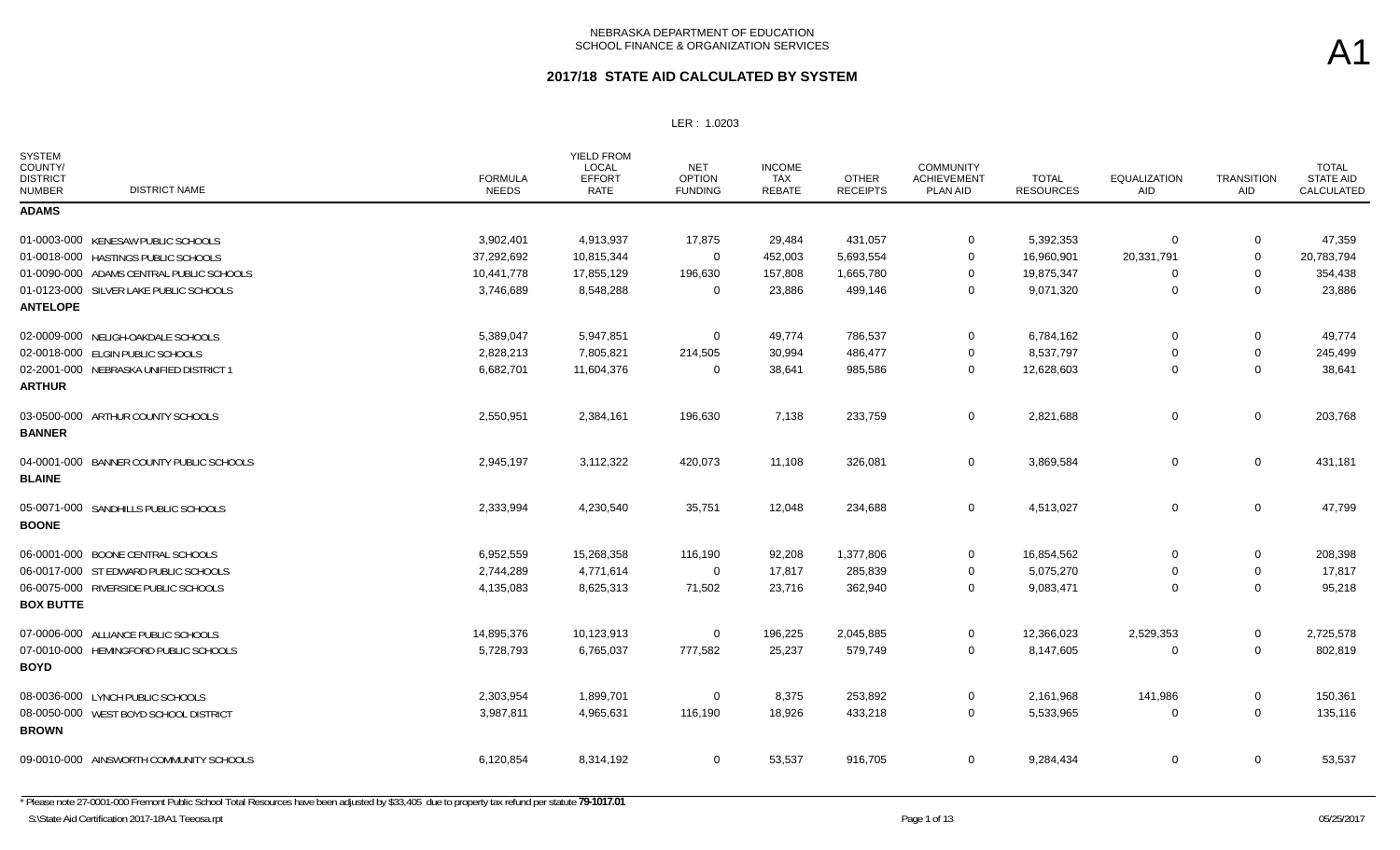### **2017/18 STATE AID CALCULATED BY SYSTEM**

LER : 1.0203

| <b>SYSTEM</b><br>COUNTY/<br><b>DISTRICT</b><br><b>NUMBER</b> | <b>DISTRICT NAME</b>                            | <b>FORMULA</b><br><b>NEEDS</b> | YIELD FROM<br><b>LOCAL</b><br><b>EFFORT</b><br>RATE | <b>NET</b><br><b>OPTION</b><br><b>FUNDING</b> | <b>INCOME</b><br><b>TAX</b><br>REBATE | <b>OTHER</b><br><b>RECEIPTS</b> | <b>COMMUNITY</b><br><b>ACHIEVEMENT</b><br>PLAN AID | <b>TOTAL</b><br><b>RESOURCES</b> | <b>EQUALIZATION</b><br>AID | <b>TRANSITION</b><br><b>AID</b> | <b>TOTAL</b><br><b>STATE AID</b><br>CALCULATED |
|--------------------------------------------------------------|-------------------------------------------------|--------------------------------|-----------------------------------------------------|-----------------------------------------------|---------------------------------------|---------------------------------|----------------------------------------------------|----------------------------------|----------------------------|---------------------------------|------------------------------------------------|
| <b>BUFFALO</b>                                               |                                                 |                                |                                                     |                                               |                                       |                                 |                                                    |                                  |                            |                                 |                                                |
|                                                              | 10-0002-000 GIBBON PUBLIC SCHOOLS               | 7,539,104                      | 6,299,514                                           | $\mathbf 0$                                   | 55,150                                | 795,048                         | $\mathbf 0$                                        | 7,149,712                        | 389,392                    | $\mathbf 0$                     | 444,542                                        |
|                                                              | 10-0007-000 KEARNEY PUBLIC SCHOOLS              | 51,525,244                     | 35,088,101                                          | $\Omega$                                      | 949,442                               | 8,855,259                       | $\mathbf 0$                                        | 44,892,802                       | 6,632,442                  | $\mathbf 0$                     | 7,581,884                                      |
|                                                              | 10-0009-000 ELM CREEK PUBLIC SCHOOLS            | 4,605,226                      | 4,198,721                                           | 17,875                                        | 35,231                                | 575,374                         | $\Omega$                                           | 4,827,201                        | $\Omega$                   | $\Omega$                        | 53,106                                         |
|                                                              | 10-0019-000 SHELTON PUBLIC SCHOOLS              | 3,941,723                      | 3,845,431                                           | $\Omega$                                      | 33,056                                | 448,803                         | $\Omega$                                           | 4,327,290                        | $\Omega$                   | $\Omega$                        | 33,056                                         |
|                                                              | 10-0069-000 RAVENNA PUBLIC SCHOOLS              | 6,020,723                      | 6,956,727                                           | $\Omega$                                      | 37,149                                | 910,888                         | $\Omega$                                           | 7,904,764                        | $\Omega$                   | $\mathbf 0$                     | 37,149                                         |
|                                                              | 10-0105-000 PLEASANTON PUBLIC SCHOOLS           | 3,709,822                      | 4,140,018                                           | $\Omega$                                      | 25,235                                | 382,530                         | $\Omega$                                           | 4,547,783                        | $\Omega$                   | $\mathbf 0$                     | 25,235                                         |
|                                                              | 10-0119-000 AMHERST PUBLIC SCHOOLS              | 5,099,666                      | 3,781,428                                           | 1,474,724                                     | 23,656                                | 317,461                         | $\Omega$                                           | 5,597,269                        | $\Omega$                   | $\Omega$                        | 1,498,380                                      |
| <b>BURT</b>                                                  |                                                 |                                |                                                     |                                               |                                       |                                 |                                                    |                                  |                            |                                 |                                                |
| 11-0001-000                                                  | TEKAMAH-HERMAN COMMUNITY SCHS                   | 6,632,272                      | 9,704,890                                           | $\mathbf 0$                                   | 53,850                                | 925,801                         | $\mathbf 0$                                        | 10,684,541                       | 0                          | 0                               | 53,850                                         |
|                                                              | 11-0014-000 OAKLAND CRAIG PUBLIC SCHOOLS        | 5,833,686                      | 6,113,890                                           | 17,875                                        | 40.606                                | 675,140                         | $\Omega$                                           | 6,847,511                        | $\Omega$                   | $\mathbf 0$                     | 58,481                                         |
|                                                              | 11-0020-000 LYONS-DECATUR NORTHEAST SCHS        | 3,846,867                      | 5,644,928                                           | $\Omega$                                      | 29,608                                | 585,767                         | $\Omega$                                           | 6,260,303                        | $\Omega$                   | $\Omega$                        | 29.608                                         |
| <b>BUTLER</b>                                                |                                                 |                                |                                                     |                                               |                                       |                                 |                                                    |                                  |                            |                                 |                                                |
|                                                              | 12-0056-000 DAVID CITY PUBLIC SCHOOLS           | 8,209,129                      | 14,054,341                                          | 8,938                                         | 100,424                               | 1,386,299                       | $\Omega$                                           | 15,550,002                       | 0                          | 0                               | 109,362                                        |
|                                                              | 12-0502-000 EAST BUTLER PUBLIC SCHOOLS          | 4,695,053                      | 9,574,123                                           | $\mathbf 0$                                   | 43,178                                | 497,797                         | $\mathbf 0$                                        | 10,115,098                       | $\Omega$                   | $\mathbf 0$                     | 43,178                                         |
| <b>CASS</b>                                                  |                                                 |                                |                                                     |                                               |                                       |                                 |                                                    |                                  |                            |                                 |                                                |
|                                                              | 13-0001-000 PLATTSMOUTH COMMUNITY SCHOOLS       | 16,670,386                     | 7,358,483                                           | $\Omega$                                      | 219,898                               | 3,034,656                       | $\Omega$                                           | 10,613,037                       | 6,057,349                  | $\Omega$                        | 6,277,247                                      |
|                                                              | 13-0022-000 WEEPING WATER PUBLIC SCHOOLS        | 4,642,470                      | 3,935,494                                           | $\Omega$                                      | 38,610                                | 462,809                         | $\Omega$                                           | 4,436,913                        | 205,557                    | $\Omega$                        | 244,167                                        |
|                                                              | 13-0032-000 LOUISVILLE PUBLIC SCHOOLS           | 7,211,767                      | 5,235,171                                           | 482,637                                       | 90,208                                | 743,067                         | $\Omega$                                           | 6,551,083                        | 660,684                    | $\Omega$                        | 1,233,529                                      |
|                                                              | 13-0056-000 CONESTOGA PUBLIC SCHOOLS            | 8,702,031                      | 7,544,407                                           | $\Omega$                                      | 94,197                                | 1,335,009                       | $\Omega$                                           | 8,973,613                        | $\Omega$                   | $\mathbf 0$                     | 94,197                                         |
|                                                              | 13-0097-000 ELMWOOD-MURDOCK PUBLIC SCHOOLS      | 5,637,227                      | 4,865,564                                           | 384,322                                       | 53,782                                | 654,610                         | $\Omega$                                           | 5,958,278                        | $\Omega$                   | $\Omega$                        | 438,104                                        |
| <b>CEDAR</b>                                                 |                                                 |                                |                                                     |                                               |                                       |                                 |                                                    |                                  |                            |                                 |                                                |
|                                                              | 14-0008-000 HARTINGTON NEWCASTLE PUBLIC SCHOOLS | 5,440,797                      | 12,205,685                                          | $\mathbf 0$                                   | 75,368                                | 1,000,139                       | $\mathbf 0$                                        | 13,281,192                       | 0                          | 0                               | 75,368                                         |
|                                                              | 14-0045-000 RANDOLPH PUBLIC SCHOOLS             | 3,696,119                      | 7,874,272                                           | $\Omega$                                      | 31,739                                | 419,474                         | $\Omega$                                           | 8,325,485                        | $\Omega$                   | $\mathbf 0$                     | 31,739                                         |
|                                                              | 14-0054-000 LAUREL-CONCORD-COLERIDGE SCHOOL     | 6,207,042                      | 10,988,645                                          | $\Omega$                                      | 63,935                                | 882,935                         | $\mathbf 0$                                        | 11,935,515                       | $\Omega$                   | $\mathbf 0$                     | 63,935                                         |
|                                                              | 14-0101-000 WYNOT PUBLIC SCHOOLS                | 2,974,596                      | 1,804,934                                           | 277,069                                       | 11,324                                | 236,295                         | $\Omega$                                           | 2,329,622                        | 644,974                    | $\mathbf 0$                     | 933,367                                        |
| <b>CHASE</b>                                                 |                                                 |                                |                                                     |                                               |                                       |                                 |                                                    |                                  |                            |                                 |                                                |
|                                                              | 15-0010-000 CHASE COUNTY SCHOOLS                | 8,041,970                      | 14,719,167                                          | 71,502                                        | 85,341                                | 823,374                         | $\mathbf 0$                                        | 15,699,384                       | 0                          | $\mathbf 0$                     | 156,843                                        |
|                                                              | 15-0536-000 WAUNETA-PALISADE PUBLIC SCHS        | 3,900,843                      | 4,631,315                                           | 71,502                                        | 20,565                                | 369,626                         | $\Omega$                                           | 5,093,008                        | $\Omega$                   | $\Omega$                        | 92,067                                         |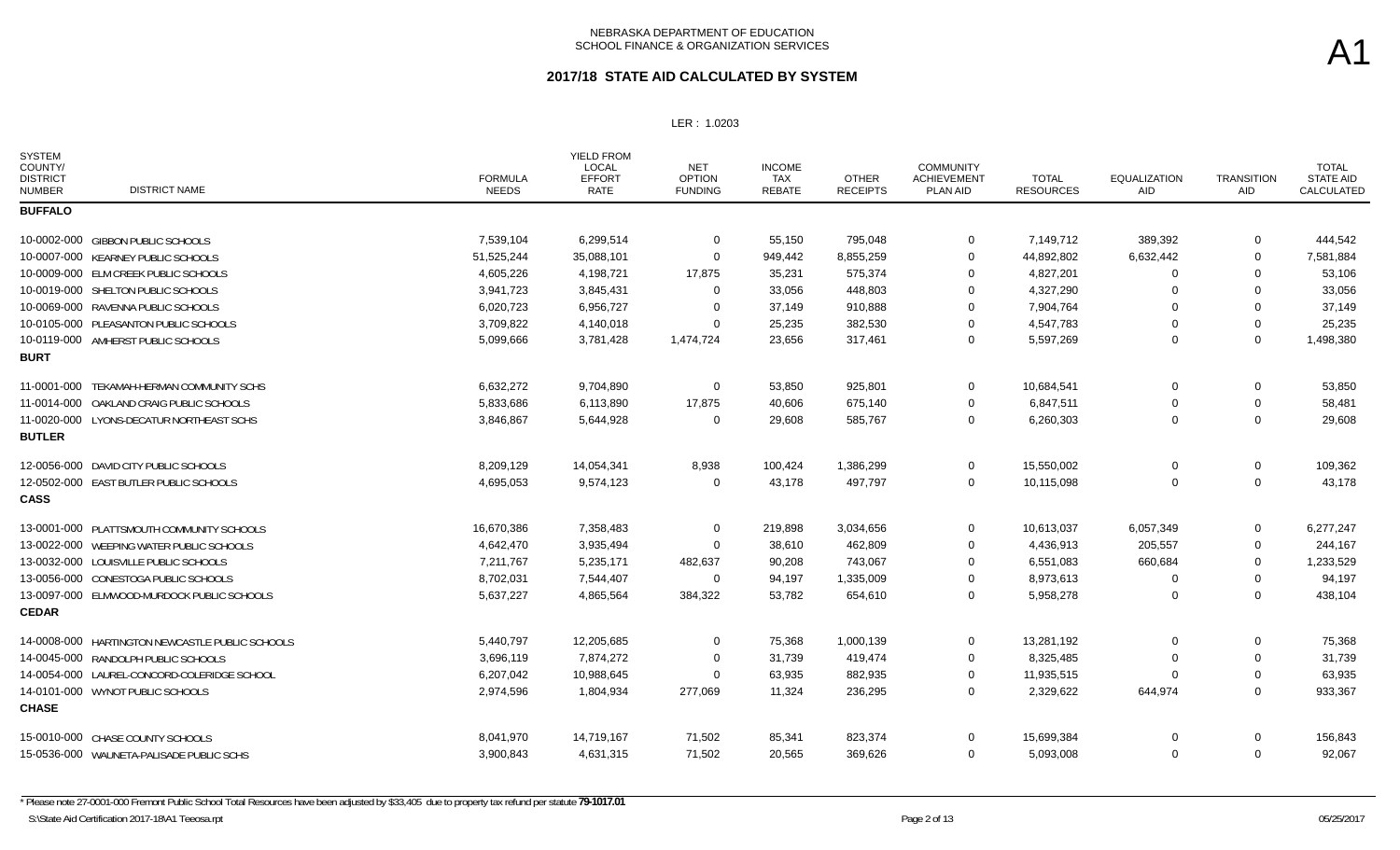### **2017/18 STATE AID CALCULATED BY SYSTEM**

LER : 1.0203

| <b>SYSTEM</b><br>COUNTY/<br><b>DISTRICT</b><br><b>NUMBER</b> | <b>DISTRICT NAME</b>                           | <b>FORMULA</b><br><b>NEEDS</b> | <b>YIELD FROM</b><br><b>LOCAL</b><br><b>EFFORT</b><br>RATE | <b>NET</b><br><b>OPTION</b><br><b>FUNDING</b> | <b>INCOME</b><br><b>TAX</b><br>REBATE | <b>OTHER</b><br><b>RECEIPTS</b> | <b>COMMUNITY</b><br><b>ACHIEVEMENT</b><br>PLAN AID | <b>TOTAL</b><br><b>RESOURCES</b> | <b>EQUALIZATION</b><br>AID | <b>TRANSITION</b><br>AID | <b>TOTAL</b><br><b>STATE AID</b><br>CALCULATED |
|--------------------------------------------------------------|------------------------------------------------|--------------------------------|------------------------------------------------------------|-----------------------------------------------|---------------------------------------|---------------------------------|----------------------------------------------------|----------------------------------|----------------------------|--------------------------|------------------------------------------------|
| <b>CHERRY</b>                                                |                                                |                                |                                                            |                                               |                                       |                                 |                                                    |                                  |                            |                          |                                                |
|                                                              | 16-0006-000 VALENTINE COMMUNITY SCHOOLS        | 7,986,518                      | 12,193,422                                                 | $\mathbf 0$                                   | 85,118                                | 1,264,007                       | $\mathbf 0$                                        | 13,542,547                       | $\Omega$                   | 0                        | 85,118                                         |
|                                                              | 16-0030-000 CODY-KILGORE PUBLIC SCHS           | 2,873,102                      | 1,791,343                                                  | 536,263                                       | 10,114                                | 182,336                         | $\mathbf 0$                                        | 2,520,056                        | 353,046                    | $\mathbf 0$              | 899,423                                        |
| <b>CHEYENNE</b>                                              |                                                |                                |                                                            |                                               |                                       |                                 |                                                    |                                  |                            |                          |                                                |
|                                                              | 17-0001-000 SIDNEY PUBLIC SCHOOLS              | 13,733,218                     | 7,615,870                                                  | 0                                             | 210,078                               | 1,647,682                       | $\mathbf 0$                                        | 9,473,630                        | 4,259,588                  | 0                        | 4,469,666                                      |
|                                                              | 17-0003-000 LEYTON PUBLIC SCHOOLS              | 3,317,534                      | 4,795,931                                                  | 294,945                                       | 19,612                                | 291,388                         | $\mathbf 0$                                        | 5,401,876                        | $\Omega$                   | 0                        | 314,557                                        |
|                                                              | 17-0009-000 POTTER-DIX PUBLIC SCHOOLS          | 2,967,632                      | 3,514,973                                                  | 196,630                                       | 18,151                                | 272,543                         | $\mathbf 0$                                        | 4,002,297                        | $\Omega$                   | $\mathbf 0$              | 214,781                                        |
| <b>CLAY</b>                                                  |                                                |                                |                                                            |                                               |                                       |                                 |                                                    |                                  |                            |                          |                                                |
|                                                              | 18-0002-000 SUTTON PUBLIC SCHOOLS              | 5,733,263                      | 8,444,241                                                  | 89,377                                        | 51,405                                | 582,434                         | $\overline{0}$                                     | 9,167,457                        | $\mathbf 0$                | $\mathbf 0$              | 140,782                                        |
|                                                              | 18-0011-000 HARVARD PUBLIC SCHOOLS             | 4,360,325                      | 4,107,114                                                  | 268,132                                       | 17,140                                | 575,984                         | $\mathbf 0$                                        | 4,968,370                        | $\Omega$                   | $\mathbf 0$              | 285,272                                        |
| <b>COLFAX</b>                                                |                                                |                                |                                                            |                                               |                                       |                                 |                                                    |                                  |                            |                          |                                                |
|                                                              | 19-0039-000 LEIGH COMMUNITY SCHOOLS            | 3,056,614                      | 4,794,017                                                  | 178,754                                       | 31,366                                | 254,993                         | $\mathbf 0$                                        | 5,259,130                        | $\Omega$                   | 0                        | 210,120                                        |
|                                                              | 19-0058-000 CLARKSON PUBLIC SCHOOLS            | 3,312,122                      | 4,207,470                                                  | 71.502                                        | 24,237                                | 417,762                         | $\Omega$                                           | 4,720,971                        | $\Omega$                   | $\Omega$                 | 95,739                                         |
|                                                              | 19-0070-000 HOWELLS-DODGE CONSOLIDATED SCHOOLS | 3,776,382                      | 7,374,493                                                  | $\mathbf 0$                                   | 47,340                                | 557,392                         | $\mathbf 0$                                        | 7,979,225                        | $\Omega$                   | 0                        | 47,340                                         |
|                                                              | 19-0123-000 SCHUYLER COMMUNITY SCHOOLS         | 18,532,213                     | 13,933,700                                                 | $\Omega$                                      | 96,956                                | 1,674,812                       | $\overline{0}$                                     | 15,705,468                       | 2,826,745                  | $\mathbf 0$              | 2,923,701                                      |
| <b>CUMING</b>                                                |                                                |                                |                                                            |                                               |                                       |                                 |                                                    |                                  |                            |                          |                                                |
|                                                              | 20-0001-000 WEST POINT PUBLIC SCHOOLS          | 10,511,700                     | 13,385,770                                                 | 44,689                                        | 124,132                               | 1,562,182                       | 0                                                  | 15,116,773                       | 0                          | 0                        | 168,821                                        |
|                                                              | 20-0020-000 BANCROFT-ROSALIE COMM SCHOOLS      | 3,827,909                      | 4,460,722                                                  | 241,318                                       | 28,204                                | 387,787                         | 0                                                  | 5,118,031                        | 0                          | 0                        | 269,522                                        |
|                                                              | 20-0030-000 WISNER-PILGER PUBLIC SCHOOLS       | 5,930,112                      | 9,482,972                                                  | 232,381                                       | 55,716                                | 800,983                         | $\mathbf 0$                                        | 10,572,052                       | $\Omega$                   | $\mathbf 0$              | 288,097                                        |
| <b>CUSTER</b>                                                |                                                |                                |                                                            |                                               |                                       |                                 |                                                    |                                  |                            |                          |                                                |
|                                                              | 21-0015-000 ANSELMO-MERNA PUBLIC SCHOOLS       | 3,775,920                      | 6,834,777                                                  | 205,568                                       | 23,598                                | 353,493                         | $\mathbf 0$                                        | 7,417,436                        | $\Omega$                   | 0                        | 229,166                                        |
|                                                              | 21-0025-000 BROKEN BOW PUBLIC SCHOOLS          | 9,478,973                      | 9,731,460                                                  | $\Omega$                                      | 97,740                                | 1,608,867                       | $\overline{0}$                                     | 11,438,067                       | $\Omega$                   | $\mathbf 0$              | 97,740                                         |
|                                                              | 21-0044-000 ANSLEY PUBLIC SCHOOLS              | 2,929,034                      | 3,992,699                                                  | $\mathbf 0$                                   | 15,359                                | 247,852                         | $\Omega$                                           | 4,255,910                        | $\Omega$                   | 0                        | 15,359                                         |
|                                                              | 21-0084-000 SARGENT PUBLIC SCHOOLS             | 3,093,081                      | 4,142,244                                                  | $\Omega$                                      | 10,565                                | 172.719                         | $\overline{0}$                                     | 4,325,528                        | $\Omega$                   | $\Omega$                 | 10,565                                         |
|                                                              | 21-0089-000 ARNOLD PUBLIC SCHOOLS              | 2,879,957                      | 4,674,464                                                  | 17,875                                        | 23,934                                | 261,415                         | $\mathbf 0$                                        | 4,977,688                        | 0                          | 0                        | 41,809                                         |
|                                                              | 21-0180-000 CALLAWAY PUBLIC SCHOOLS            | 3,636,517                      | 5,425,056                                                  | $\Omega$                                      | 20,423                                | 324,555                         | $\overline{0}$                                     | 5,770,034                        | $\Omega$                   | $\mathbf 0$              | 20,423                                         |
| <b>DAKOTA</b>                                                |                                                |                                |                                                            |                                               |                                       |                                 |                                                    |                                  |                            |                          |                                                |
|                                                              | 22-0011-000 SO SIOUX CITY COMMUNITY SCHS       | 41,274,442                     | 8,939,770                                                  | $\mathbf 0$                                   | 140,898                               | 5,570,275                       | $\mathbf 0$                                        | 14,650,943                       | 26,623,499                 | 0                        | 26,764,397                                     |
|                                                              | 22-0031-000 HOMER COMMUNITY SCHOOLS            | 5,545,014                      | 4,223,527                                                  | 884,834                                       | 22,549                                | 596,541                         | $\overline{0}$                                     | 5,727,451                        | $\Omega$                   | $\mathbf 0$              | 907,383                                        |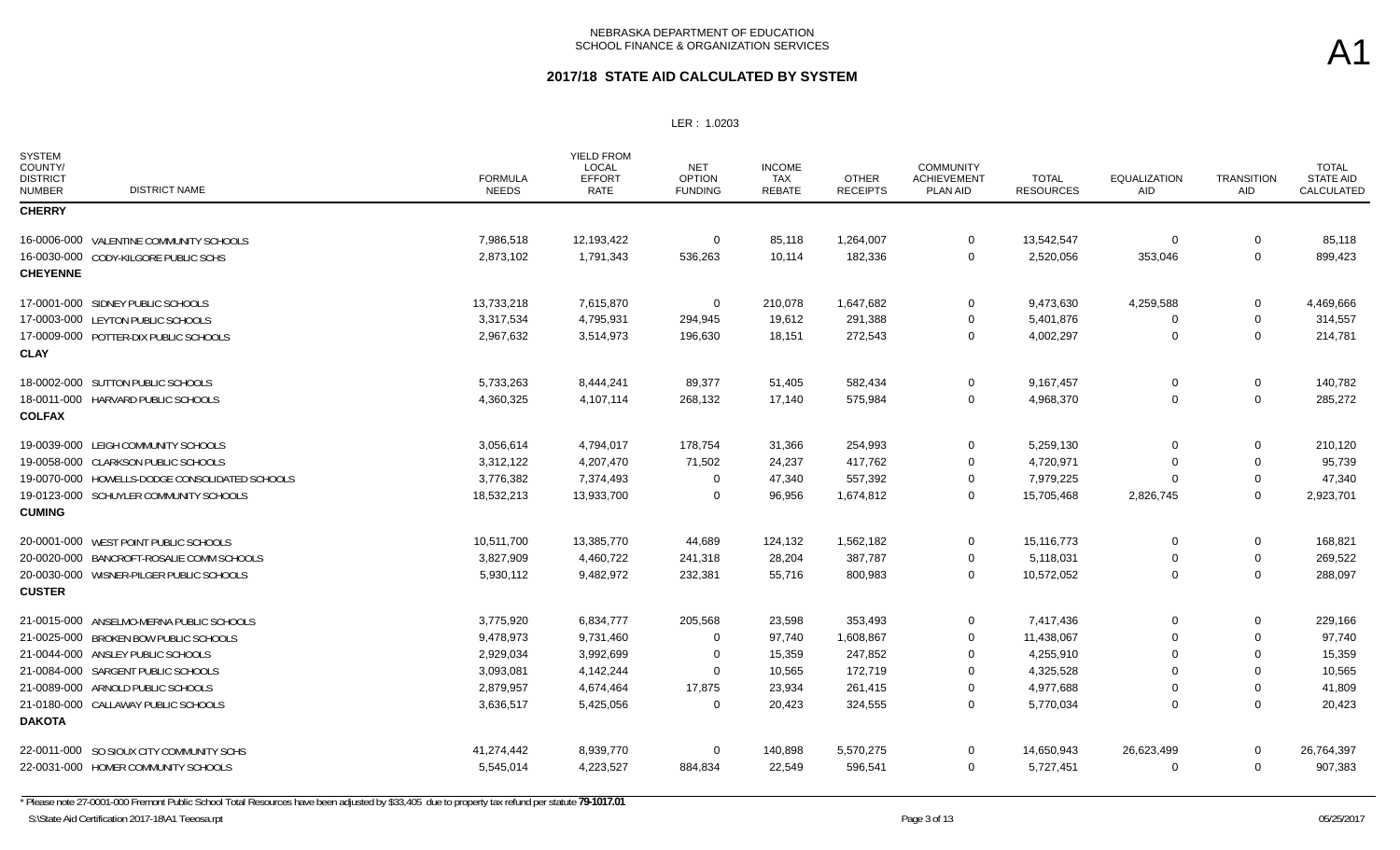### **2017/18 STATE AID CALCULATED BY SYSTEM**

LER : 1.0203

| <b>SYSTEM</b><br>COUNTY/<br><b>DISTRICT</b><br><b>DISTRICT NAME</b><br><b>NUMBER</b> | <b>FORMULA</b><br><b>NEEDS</b> | YIELD FROM<br><b>LOCAL</b><br><b>EFFORT</b><br><b>RATE</b> | <b>NET</b><br><b>OPTION</b><br><b>FUNDING</b> | <b>INCOME</b><br>TAX<br>REBATE | <b>OTHER</b><br><b>RECEIPTS</b> | <b>COMMUNITY</b><br><b>ACHIEVEMENT</b><br>PLAN AID | <b>TOTAL</b><br><b>RESOURCES</b> | <b>EQUALIZATION</b><br><b>AID</b> | <b>TRANSITION</b><br><b>AID</b> | <b>TOTAL</b><br><b>STATE AID</b><br>CALCULATED |
|--------------------------------------------------------------------------------------|--------------------------------|------------------------------------------------------------|-----------------------------------------------|--------------------------------|---------------------------------|----------------------------------------------------|----------------------------------|-----------------------------------|---------------------------------|------------------------------------------------|
| <b>DAWES</b>                                                                         |                                |                                                            |                                               |                                |                                 |                                                    |                                  |                                   |                                 |                                                |
| 23-0002-000 CHADRON PUBLIC SCHOOLS                                                   | 10,689,285                     | 5,170,565                                                  | 8,938                                         | 89,562                         | 1,286,359                       | $\mathbf 0$                                        | 6,555,424                        | 4,133,861                         | 0                               | 4,232,361                                      |
| 23-0071-000 CRAWFORD PUBLIC SCHOOLS                                                  | 3,491,417                      | 2,416,350                                                  | 26,813                                        | 21,857                         | 364,554                         | $\mathbf 0$                                        | 2,829,574                        | 661,843                           | $\mathbf 0$                     | 710,513                                        |
| <b>DAWSON</b>                                                                        |                                |                                                            |                                               |                                |                                 |                                                    |                                  |                                   |                                 |                                                |
| 24-0001-000 LEXINGTON PUBLIC SCHOOLS                                                 | 32,047,269                     | 10,549,000                                                 | 0                                             | 145,589                        | 2,761,215                       | $\mathbf 0$                                        | 13,455,804                       | 18,591,465                        | 0                               | 18,737,054                                     |
| 24-0004-000 OVERTON PUBLIC SCHOOLS                                                   | 4,238,380                      | 3,539,722                                                  | 339,633                                       | 19,397                         | 341,231                         | $\overline{0}$                                     | 4,239,983                        | $\Omega$                          | 0                               | 359,030                                        |
| 24-0011-000 COZAD COMMUNITY SCHOOLS                                                  | 10,548,919                     | 8,629,035                                                  | 0                                             | 87,851                         | 1,393,940                       | $\mathbf 0$                                        | 10,110,826                       | 438,093                           | 0                               | 525,944                                        |
| 24-0020-000 GOTHENBURG PUBLIC SCHOOLS                                                | 10,721,247                     | 9,007,741                                                  | 348,571                                       | 84,178                         | 1,099,090                       | $\Omega$                                           | 10,539,580                       | 181,667                           | 0                               | 614,416                                        |
| 24-0101-000 SUMNER-EDDYVILLE-MILLER SCHS                                             | 3,314,103                      | 4,234,424                                                  | 134,066                                       | 12,666                         | 266,797                         | $\overline{0}$                                     | 4,647,953                        | 0                                 | 0                               | 146,732                                        |
| <b>DEUEL</b>                                                                         |                                |                                                            |                                               |                                |                                 |                                                    |                                  |                                   |                                 |                                                |
| 25-0025-000 CREEK VALLEY SCHOOLS                                                     | 3,605,746                      | 4,958,071                                                  | 0                                             | 34,775                         | 531,861                         | $\overline{0}$                                     | 5,524,707                        | $\Omega$                          | 0                               | 34,775                                         |
| 25-0095-000 SOUTH PLATTE PUBLIC SCHOOLS                                              | 2,922,621                      | 4,779,624                                                  | 0                                             | 19,315                         | 410,259                         | $\mathbf 0$                                        | 5,209,198                        | $\Omega$                          | 0                               | 19,315                                         |
| <b>DIXON</b>                                                                         |                                |                                                            |                                               |                                |                                 |                                                    |                                  |                                   |                                 |                                                |
| 26-0001-000 PONCA PUBLIC SCHOOLS                                                     | 5,944,119                      | 4,318,318                                                  | 715,018                                       | 31,625                         | 610,647                         | $\mathbf 0$                                        | 5,675,608                        | 268,511                           | 0                               | 1,015,154                                      |
| 26-0070-000 ALLEN CONSOLIDATED SCHOOLS                                               | 3,366,289                      | 3,560,806                                                  | 80,439                                        | 12,807                         | 327,863                         | 0                                                  | 3,981,915                        | 0                                 | 0                               | 93,246                                         |
| 26-0561-000 EMERSON-HUBBARD PUBLIC SCHOOLS                                           | 4,002,717                      | 5,009,512                                                  | 0                                             | 26,050                         | 545,431                         | $\mathbf 0$                                        | 5,580,993                        | $\Omega$                          | $\mathbf 0$                     | 26,050                                         |
| <b>DODGE</b>                                                                         |                                |                                                            |                                               |                                |                                 |                                                    |                                  |                                   |                                 |                                                |
| 27-0001-000 FREMONT PUBLIC SCHOOLS                                                   | 45,026,232                     | 21,392,046                                                 | 0                                             | 564,369                        | 6,633,205                       | $\overline{0}$                                     | 28,556,215                       | 16,470,017                        | $\mathbf 0$                     | 17,034,386*                                    |
| 27-0062-000 SCRIBNER-SNYDER COMMUNITY SCHS                                           | 3,139,140                      | 5,026,220                                                  | $\Omega$                                      | 38,960                         | 341,820                         | $\overline{0}$                                     | 5,407,000                        | $\Omega$                          | 0                               | 38,960                                         |
| 27-0594-000 LOGAN VIEW PUBLIC SCHOOLS                                                | 7,140,211                      | 9,025,326                                                  | 286,007                                       | 52,600                         | 863,504                         | $\overline{0}$                                     | 10,227,437                       | $\Omega$                          | 0                               | 338,607                                        |
| 27-0595-000 NORTH BEND CENTRAL PUBLIC SCHS                                           | 7,279,095                      | 11,216,120                                                 | 804,395                                       | 56,069                         | 852,069                         | $\overline{0}$                                     | 12,928,653                       | $\Omega$                          | $\mathbf 0$                     | 860,464                                        |
| <b>DOUGLAS</b>                                                                       |                                |                                                            |                                               |                                |                                 |                                                    |                                  |                                   |                                 |                                                |
| 28-0001-000 OMAHA PUBLIC SCHOOLS                                                     | 580,092,748                    | 208,196,252                                                | $\mathbf 0$                                   | 8,338,039                      | 83,945,591                      | 5,732,732                                          | 306,212,614                      | 273,880,134                       | 0                               | 287,950,905                                    |
| 28-0010-000 ELKHORN PUBLIC SCHOOLS                                                   | 80,217,436                     | 54,789,490                                                 | $\mathbf 0$                                   | 1,805,212                      | 12,376,789                      | 3,667                                              | 68,975,158                       | 11,242,278                        | $\mathbf{0}$                    | 13,051,157                                     |
| 28-0015-000 DOUGLAS CO WEST COMMUNITY SCHS                                           | 10,049,775                     | 9,435,765                                                  | 723,955                                       | 367,901                        | 1,824,594                       | 4,456                                              | 12,356,671                       | $\Omega$                          | $\mathbf 0$                     | 1,096,312                                      |
| 28-0017-000 MILLARD PUBLIC SCHOOLS                                                   | 212,133,852                    | 103,675,753                                                | 19,868,555                                    | 3,637,833                      | 32,596,016                      | 34,312                                             | 159,812,469                      | 52,321,383                        | 141,670                         | 76,003,753                                     |
| 28-0054-000 RALSTON PUBLIC SCHOOLS                                                   | 32,856,352                     | 16,101,553                                                 | 3,977,286                                     | 292,249                        | 6,191,158                       | 116,968                                            | 26,679,214                       | 6,177,138                         | 205,859                         | 10,769,500                                     |
| 28-0059-000 BENNINGTON PUBLIC SCHOOLS                                                | 23,436,620                     | 10,907,458                                                 | $\Omega$                                      | 431,033                        | 2,863,179                       | 1,176                                              | 14,202,846                       | 9,233,774                         | 0                               | 9,665,983                                      |
| 28-0066-000 WESTSIDE COMMUNITY SCHOOLS                                               | 56,798,646                     | 35,097,937                                                 | 15,113,687                                    | 1,027,213                      | 8,719,053                       | 21,496                                             | 59,979,386                       | $\Omega$                          | 125,816                         | 16,288,212                                     |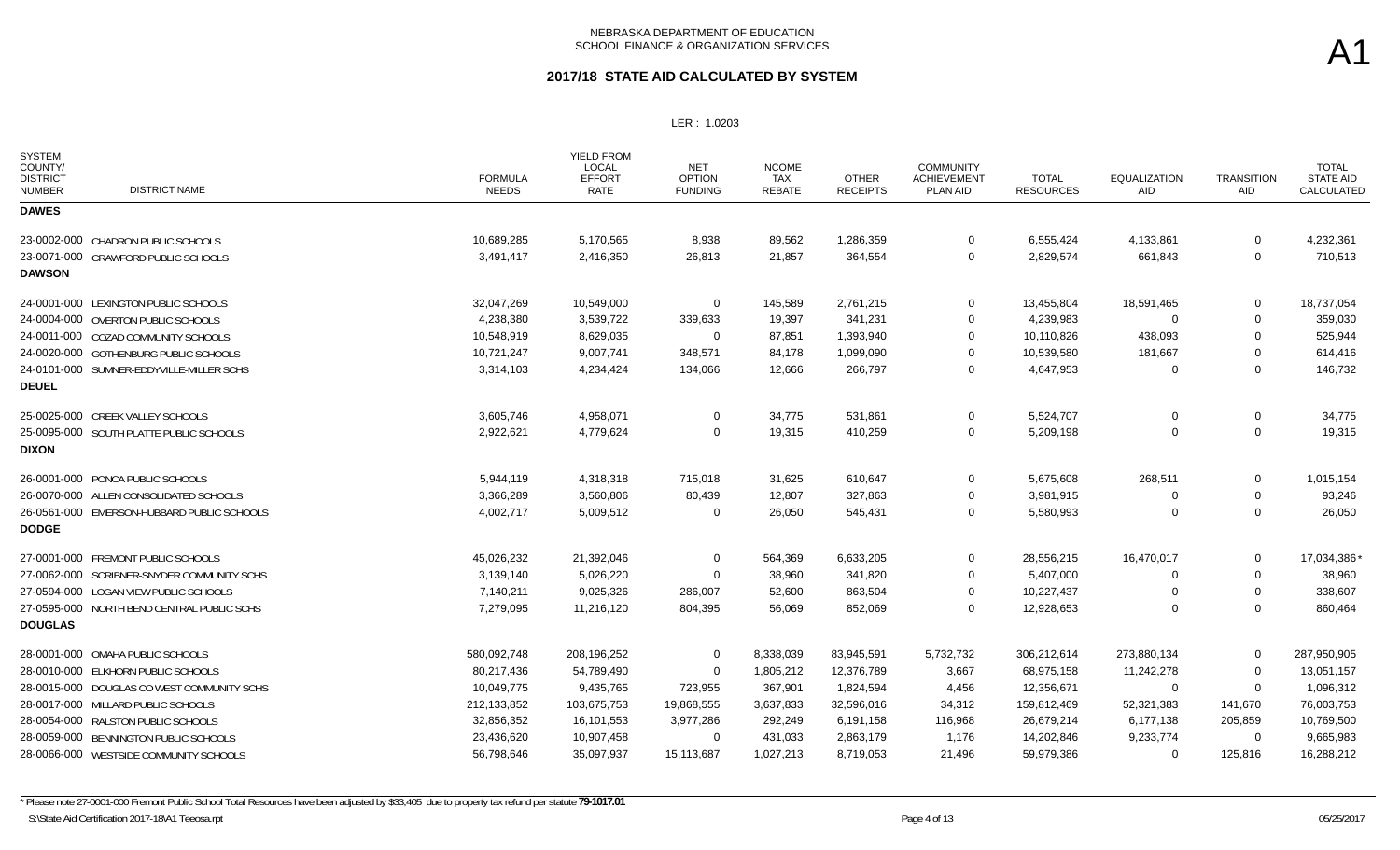### **2017/18 STATE AID CALCULATED BY SYSTEM**

LER : 1.0203

| <b>SYSTEM</b><br>COUNTY/<br><b>DISTRICT</b><br><b>NUMBER</b> | <b>DISTRICT NAME</b>                       | <b>FORMULA</b><br><b>NEEDS</b> | <b>YIELD FROM</b><br><b>LOCAL</b><br><b>EFFORT</b><br>RATE | <b>NET</b><br><b>OPTION</b><br><b>FUNDING</b> | <b>INCOME</b><br><b>TAX</b><br>REBATE | <b>OTHER</b><br><b>RECEIPTS</b> | <b>COMMUNITY</b><br><b>ACHIEVEMENT</b><br>PLAN AID | <b>TOTAL</b><br><b>RESOURCES</b> | <b>EQUALIZATION</b><br>AID | <b>TRANSITION</b><br><b>AID</b> | <b>TOTAL</b><br>STATE AID<br>CALCULATED |
|--------------------------------------------------------------|--------------------------------------------|--------------------------------|------------------------------------------------------------|-----------------------------------------------|---------------------------------------|---------------------------------|----------------------------------------------------|----------------------------------|----------------------------|---------------------------------|-----------------------------------------|
| <b>DUNDY</b>                                                 |                                            |                                |                                                            |                                               |                                       |                                 |                                                    |                                  |                            |                                 |                                         |
| <b>FILLMORE</b>                                              | 29-0117-000 DUNDY CO STRATTON PUBLIC SCHS  | 5,429,847                      | 10,384,542                                                 | $\mathbf 0$                                   | 36,910                                | 583,989                         | $\mathbf 0$                                        | 11,005,441                       | $\mathbf 0$                | 0                               | 36,910                                  |
|                                                              | 30-0001-000 EXETER-MILLIGAN PUBLIC SCHOOLS | 3,270,677                      | 7,624,017                                                  | 0                                             | 37,894                                | 510,831                         | $\mathbf 0$                                        | 8,172,742                        | $\mathbf 0$                | 0                               | 37,894                                  |
|                                                              | 30-0025-000 FILLMORE CENTRAL PUBLIC SCHS   | 7,299,233                      | 12,404,797                                                 | $\mathbf 0$                                   | 77,718                                | 1,959,939                       | $\mathbf 0$                                        | 14,442,454                       | $\Omega$                   | $\mathbf 0$                     | 77,718                                  |
| <b>FRANKLIN</b>                                              | 30-0054-000 SHICKLEY PUBLIC SCHOOLS        | 2,583,210                      | 5,749,354                                                  | 80,439                                        | 26,173                                | 393,770                         | $\mathbf 0$                                        | 6,249,736                        | $\mathbf 0$                | $\mathbf 0$                     | 106,612                                 |
| <b>FRONTIER</b>                                              | 31-0506-000 FRANKLIN PUBLIC SCHOOLS        | 4,445,449                      | 4,819,910                                                  | 151,941                                       | 27,044                                | 491,033                         | $\mathbf 0$                                        | 5,489,928                        | $\mathbf 0$                | $\mathbf 0$                     | 178,985                                 |
|                                                              | 32-0046-000 MAYWOOD PUBLIC SCHOOLS         | 2,862,285                      | 3,748,453                                                  | 116,190                                       | 10,828                                | 191,304                         | $\overline{0}$                                     | 4,066,775                        | $\mathbf 0$                | $\mathbf 0$                     | 127,018                                 |
|                                                              | 32-0095-000 EUSTIS-FARNAM PUBLIC SCHOOLS   | 3,137,479                      | 4,601,308                                                  | 187,692                                       | 25,023                                | 341,793                         | $\Omega$                                           | 5,155,816                        | $\Omega$                   | 0                               | 212,715                                 |
| <b>FURNAS</b>                                                | 32-0125-000 MEDICINE VALLEY PUBLIC SCHOOLS | 3,470,901                      | 3,022,899                                                  | 143,004                                       | 14,785                                | 344,715                         | $\mathbf 0$                                        | 3,525,403                        | 0                          | $\mathbf{0}$                    | 157,789                                 |
|                                                              | 33-0018-000 ARAPAHOE PUBLIC SCHOOLS        | 4,643,003                      | 5,288,647                                                  | 53,626                                        | 29,958                                | 589,511                         | $\mathbf{0}$                                       | 5,961,742                        | $\Omega$                   | $\mathbf{0}$                    | 83,584                                  |
|                                                              | 33-0021-000 CAMBRIDGE PUBLIC SCHOOLS       | 4,725,819                      | 3,658,796                                                  | 339,633                                       | 26,961                                | 420,661                         | $\Omega$                                           | 4,446,051                        | 279,768                    | 0                               | 646,362                                 |
| <b>GAGE</b>                                                  | 33-0540-000 SOUTHERN VALLEY SCHOOLS        | 6,024,257                      | 8,746,268                                                  | $\mathbf 0$                                   | 35,017                                | 731,964                         | $\mathbf 0$                                        | 9,513,249                        | $\Omega$                   | $\mathbf 0$                     | 35,017                                  |
|                                                              | 34-0001-000 SOUTHERN SCHOOL DIST 1         | 5,681,007                      | 4,132,834                                                  | $\mathbf 0$                                   | 25,001                                | 771,021                         | $\mathbf{0}$                                       | 4,928,856                        | 752,151                    | 0                               | 777,152                                 |
|                                                              | 34-0015-000 BEATRICE PUBLIC SCHOOLS        | 20,274,598                     | 11,928,117                                                 | $\mathbf 0$                                   | 238,835                               | 3,241,086                       | $\mathbf 0$                                        | 15,408,038                       | 4,866,560                  | 0                               | 5,105,395                               |
|                                                              | 34-0034-000 FREEMAN PUBLIC SCHOOLS         | 5,727,320                      | 5,341,923                                                  | 634,578                                       | 40,145                                | 614,574                         | $\mathbf 0$                                        | 6,631,220                        | $\Omega$                   | 0                               | 674,723                                 |
| <b>GARDEN</b>                                                | 34-0100-000 DILLER-ODELL PUBLIC SCHOOLS    | 4,139,955                      | 6,714,726                                                  | $\mathbf 0$                                   | 26,189                                | 549,096                         | $\mathbf 0$                                        | 7,290,011                        | $\mathbf 0$                | $\mathbf 0$                     | 26,189                                  |
| <b>GARFIELD</b>                                              | 35-0001-000 GARDEN COUNTY SCHOOLS          | 4,002,732                      | 7,837,649                                                  | $\mathbf 0$                                   | 27,609                                | 654,589                         | $\mathbf 0$                                        | 8,519,847                        | $\mathbf 0$                | $\mathbf 0$                     | 27,609                                  |
| <b>GOSPER</b>                                                | 36-0100-000 BURWELL PUBLIC SCHOOLS         | 4,486,826                      | 4,702,215                                                  | 321,758                                       | 27,637                                | 366,013                         | $\mathbf 0$                                        | 5,417,623                        | $\mathbf 0$                | $\mathbf 0$                     | 349,395                                 |
|                                                              | 37-0030-000 ELWOOD PUBLIC SCHOOLS          | 3,706,721                      | 4,963,615                                                  | $\mathbf 0$                                   | 34,088                                | 487,076                         | $\mathbf 0$                                        | 5,484,779                        | $\mathbf 0$                | $\mathbf 0$                     | 34,088                                  |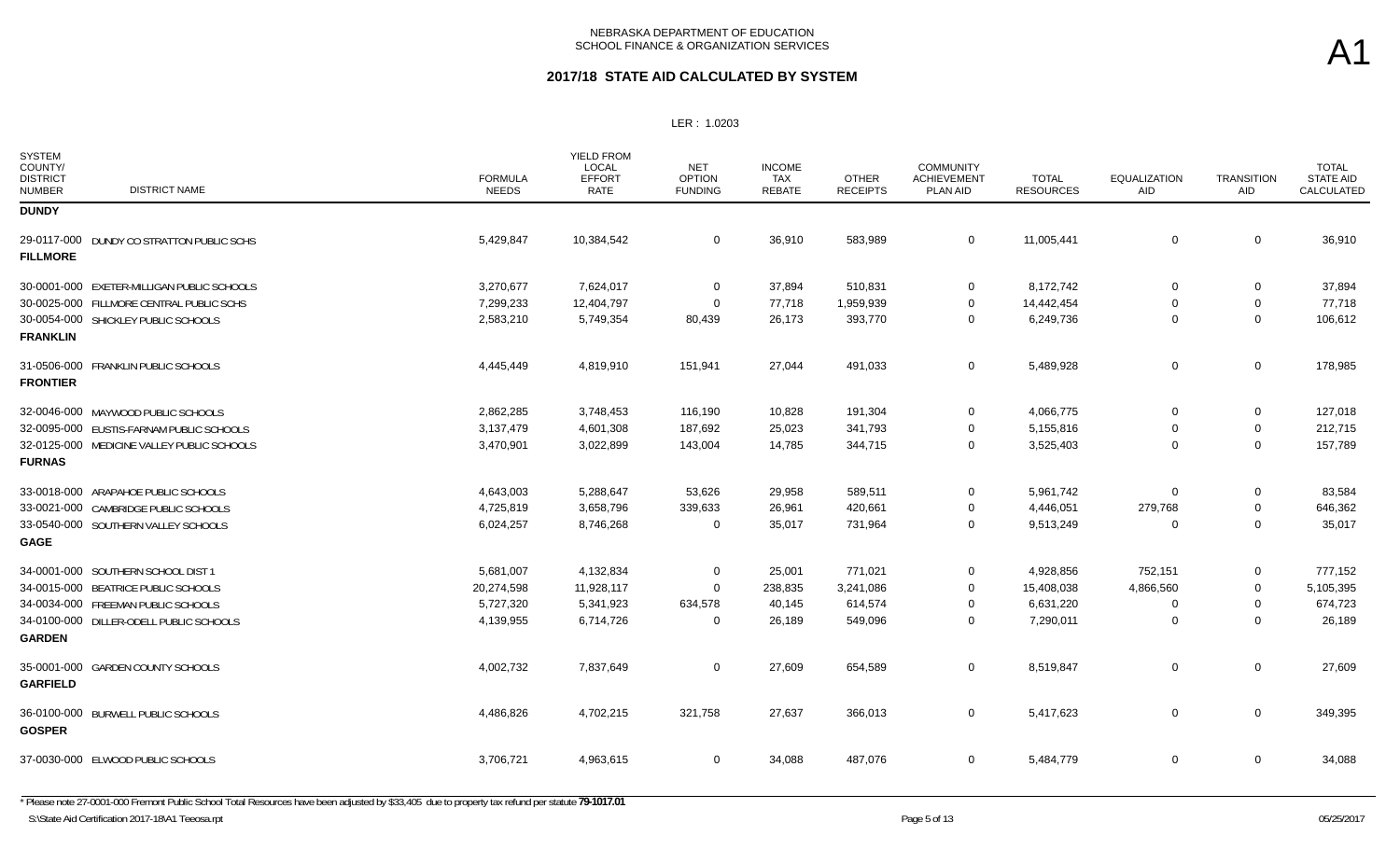| <b>SYSTEM</b><br>COUNTY/<br><b>DISTRICT</b><br><b>NUMBER</b> | <b>DISTRICT NAME</b>                      | <b>FORMULA</b><br><b>NEEDS</b> | <b>YIELD FROM</b><br>LOCAL<br><b>EFFORT</b><br>RATE | <b>NET</b><br><b>OPTION</b><br><b>FUNDING</b> | <b>INCOME</b><br>TAX<br><b>REBATE</b> | <b>OTHER</b><br><b>RECEIPTS</b> | <b>COMMUNITY</b><br><b>ACHIEVEMENT</b><br>PLAN AID | <b>TOTAL</b><br><b>RESOURCES</b> | <b>EQUALIZATION</b><br>AID | <b>TRANSITION</b><br>AID | <b>TOTAL</b><br><b>STATE AID</b><br>CALCULATED |
|--------------------------------------------------------------|-------------------------------------------|--------------------------------|-----------------------------------------------------|-----------------------------------------------|---------------------------------------|---------------------------------|----------------------------------------------------|----------------------------------|----------------------------|--------------------------|------------------------------------------------|
| <b>GRANT</b>                                                 |                                           |                                |                                                     |                                               |                                       |                                 |                                                    |                                  |                            |                          |                                                |
| <b>GREELEY</b>                                               | 38-0011-000 HYANNIS AREA SCHOOLS          | 2,670,424                      | 5,465,276                                           | 80,439                                        | 27,124                                | 293,211                         | $\overline{0}$                                     | 5,866,050                        | $\mathbf 0$                | $\mathbf 0$              | 107,563                                        |
|                                                              |                                           |                                |                                                     |                                               |                                       |                                 |                                                    |                                  |                            |                          |                                                |
| <b>HALL</b>                                                  | 39-0060-000 CENTRAL VALLEY PUBLIC SCHOOLS | 5,082,184                      | 8,879,365                                           | 0                                             | 26,419                                | 435,394                         | $\overline{0}$                                     | 9,341,178                        | 0                          | $\mathbf 0$              | 26,419                                         |
|                                                              | 40-0002-000 GRAND ISLAND PUBLIC SCHOOLS   | 97,886,709                     | 32,122,692                                          | $\mathbf 0$                                   | 924,169                               | 11,424,214                      | $\mathbf 0$                                        | 44,471,075                       | 53,415,634                 | $\mathbf 0$              | 54,339,803                                     |
|                                                              | 40-0082-000 NORTHWEST PUBLIC SCHOOLS      | 15,433,201                     | 10,280,506                                          | 7,105,489                                     | 120,418                               | 1,388,676                       | $\mathbf 0$                                        | 18,895,089                       | $\Omega$                   | $\mathbf 0$              | 7,225,907                                      |
|                                                              | 40-0083-000 WOOD RIVER RURAL SCHOOLS      | 6,921,752                      | 9,071,988                                           | $\Omega$                                      | 56,368                                | 912,272                         | $\overline{0}$                                     | 10,040,628                       | 0                          | $\mathbf 0$              | 56,368                                         |
|                                                              | 40-0126-000 DONIPHAN-TRUMBULL PUBLIC SCHS | 6,233,412                      | 8,050,474                                           | $\mathbf 0$                                   | 78,817                                | 920,037                         | $\Omega$                                           | 9,049,328                        | $\Omega$                   | $\mathbf 0$              | 78,817                                         |
| <b>HAMILTON</b>                                              |                                           |                                |                                                     |                                               |                                       |                                 |                                                    |                                  |                            |                          |                                                |
|                                                              | 41-0002-000 GILTNER PUBLIC SCHOOLS        | 3,055,801                      | 4,163,337                                           | 670,329                                       | 17,252                                | 351,134                         | $\mathbf 0$                                        | 5,202,052                        | 0                          | 0                        | 687,581                                        |
|                                                              | 41-0091-000 HAMPTON PUBLIC SCHOOLS        | 2,723,807                      | 4,097,530                                           | 455,824                                       | 22,749                                | 294,955                         | $\mathbf 0$                                        | 4,871,058                        | 0                          | 0                        | 478,573                                        |
|                                                              | 41-0504-000 AURORA PUBLIC SCHOOLS         | 13,029,284                     | 19,000,711                                          | $\Omega$                                      | 173,718                               | 2,313,534                       | $\mathbf 0$                                        | 21,487,963                       | $\mathbf 0$                | $\mathbf 0$              | 173,718                                        |
| <b>HARLAN</b>                                                |                                           |                                |                                                     |                                               |                                       |                                 |                                                    |                                  |                            |                          |                                                |
| <b>HAYES</b>                                                 | 42-0002-000 ALMA PUBLIC SCHOOLS           | 4,548,664                      | 3,640,479                                           | 339,633                                       | 31,941                                | 686,063                         | $\overline{0}$                                     | 4,698,116                        | 0                          | $\mathbf 0$              | 371,574                                        |
| <b>HITCHCOCK</b>                                             | 43-0079-000 HAYES CENTER PUBLIC SCHOOLS   | 2,397,691                      | 4,416,741                                           | $\mathbf 0$                                   | 10,500                                | 195,844                         | $\overline{0}$                                     | 4,623,085                        | 0                          | $\mathbf 0$              | 10,500                                         |
| <b>HOLT</b>                                                  | 44-0070-000 HITCHCOCK CO SCH SYSTEM       | 4,349,137                      | 4,531,779                                           | 125,128                                       | 27,171                                | 441,641                         | $\mathbf 0$                                        | 5,125,719                        | 0                          | $\mathbf 0$              | 152,299                                        |
|                                                              | 45-0007-000 O'NEILL PUBLIC SCHOOLS        | 9,567,710                      | 12,511,213                                          | 62,564                                        | 109,625                               | 1,640,714                       | $\mathbf 0$                                        | 14,324,116                       | $\mathbf 0$                | $\mathbf 0$              | 172,189                                        |
|                                                              | 45-0029-000 EWING PUBLIC SCHOOLS          | 2,567,041                      | 3,177,275                                           | $\overline{0}$                                | 12,582                                | 217,378                         | $\mathbf 0$                                        | 3,407,235                        | $\Omega$                   | $\mathbf 0$              | 12,582                                         |
|                                                              | 45-0044-000 STUART PUBLIC SCHOOLS         | 2,925,731                      | 1,980,976                                           | 107,253                                       | 18,043                                | 285,323                         | $\mathbf 0$                                        | 2,391,595                        | 534,136                    | $\mathbf 0$              | 659,432                                        |
|                                                              | 45-0137-000 CHAMBERS PUBLIC SCHOOLS       | 2,478,816                      | 3,159,199                                           | 62,564                                        | 10,284                                | 195,593                         | 0                                                  | 3,427,640                        | 0                          | $\mathbf 0$              | 72,848                                         |
| <b>HOOKER</b>                                                | 45-0239-000 WEST HOLT PUBLIC SCHOOLS      | 5,676,517                      | 11,274,391                                          | 26,813                                        | 38,301                                | 750,836                         | $\mathbf 0$                                        | 12,090,341                       | $\mathbf 0$                | $\mathbf 0$              | 65,114                                         |
|                                                              | 46-0001-000 MULLEN PUBLIC SCHOOLS         | 2,888,110                      | 4,885,559                                           | 205,568                                       | 18,288                                | 223,405                         | $\mathbf 0$                                        | 5,332,820                        | 0                          | $\mathbf 0$              | 223,856                                        |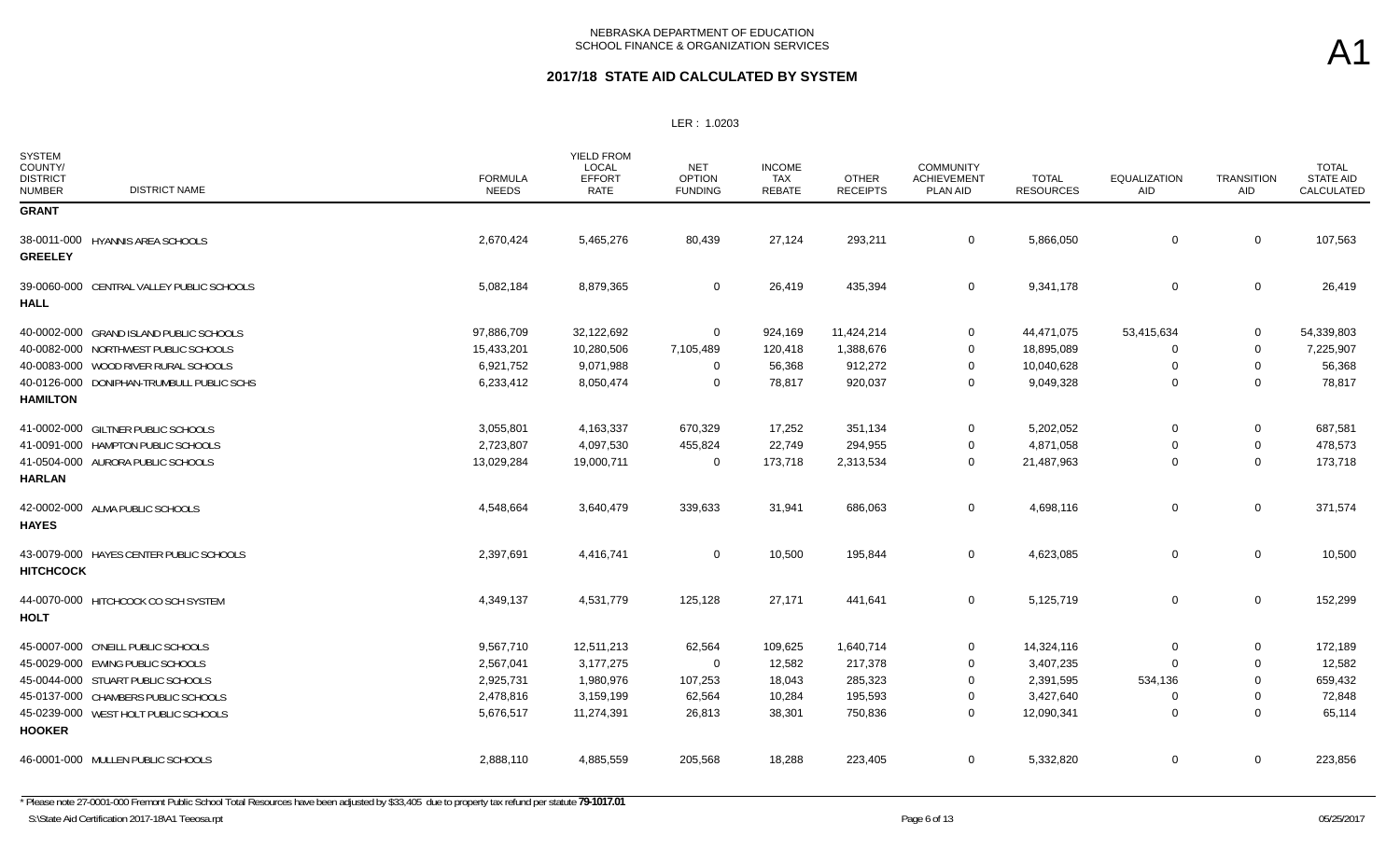#### **2017/18 STATE AID CALCULATED BY SYSTEM**

LER : 1.0203

| <b>SYSTEM</b><br>COUNTY/<br><b>DISTRICT</b><br><b>NUMBER</b> | <b>DISTRICT NAME</b>                           | <b>FORMULA</b><br><b>NEEDS</b> | <b>YIELD FROM</b><br>LOCAL<br><b>EFFORT</b><br><b>RATE</b> | <b>NET</b><br><b>OPTION</b><br><b>FUNDING</b> | <b>INCOME</b><br><b>TAX</b><br>REBATE | <b>OTHER</b><br><b>RECEIPTS</b> | <b>COMMUNITY</b><br><b>ACHIEVEMENT</b><br><b>PLAN AID</b> | <b>TOTAL</b><br><b>RESOURCES</b> | <b>EQUALIZATION</b><br>AID | <b>TRANSITION</b><br><b>AID</b> | <b>TOTAL</b><br>STATE AID<br>CALCULATED |
|--------------------------------------------------------------|------------------------------------------------|--------------------------------|------------------------------------------------------------|-----------------------------------------------|---------------------------------------|---------------------------------|-----------------------------------------------------------|----------------------------------|----------------------------|---------------------------------|-----------------------------------------|
| <b>HOWARD</b>                                                |                                                |                                |                                                            |                                               |                                       |                                 |                                                           |                                  |                            |                                 |                                         |
|                                                              | 47-0001-000 ST PAUL PUBLIC SCHOOLS             | 8,390,557                      | 6,201,769                                                  | 0                                             | 66,748                                | 890,490                         | $\mathbf 0$                                               | 7,159,007                        | 1,231,550                  | 0                               | 1,298,298                               |
|                                                              | 47-0100-000 CENTURA PUBLIC SCHOOLS             | 6,174,562                      | 6,102,603                                                  | 259,194                                       | 45,701                                | 652,340                         | $\Omega$                                                  | 7,059,838                        | $\Omega$                   | 0                               | 304,895                                 |
|                                                              | 47-0103-000 ELBA PUBLIC SCHOOLS                | 2,389,909                      | 1,721,528                                                  | 259,194                                       | 5,276                                 | 123,956                         | $\Omega$                                                  | 2,109,954                        | 279,955                    | $\mathbf 0$                     | 544,425                                 |
| <b>JEFFERSON</b>                                             |                                                |                                |                                                            |                                               |                                       |                                 |                                                           |                                  |                            |                                 |                                         |
|                                                              | 48-0008-000 FAIRBURY PUBLIC SCHOOLS            | 10,573,752                     | 11,929,979                                                 | 0                                             | 111,118                               | 1,559,100                       | $\mathbf 0$                                               | 13,600,197                       | 0                          | 0                               | 111,118                                 |
|                                                              | 48-0300-000 TRI COUNTY PUBLIC SCHOOLS          | 5,286,870                      | 9,973,448                                                  | 294,945                                       | 51,257                                | 623,639                         | $\Omega$                                                  | 10,943,289                       | $\Omega$                   | 0                               | 346,202                                 |
|                                                              | 48-0303-000 MERIDIAN PUBLIC SCHOOLS            | 3,640,736                      | 4,763,309                                                  | 715,018                                       | 15,183                                | 247,857                         | $\mathbf 0$                                               | 5,741,367                        | $\mathbf 0$                | 0                               | 730,201                                 |
| <b>JOHNSON</b>                                               |                                                |                                |                                                            |                                               |                                       |                                 |                                                           |                                  |                            |                                 |                                         |
|                                                              | 49-0033-000 STERLING PUBLIC SCHOOLS            | 3,198,983                      | 3,107,912                                                  | $\mathbf 0$                                   | 20,199                                | 305,863                         | $\mathbf 0$                                               | 3,433,974                        | $\mathbf 0$                | 0                               | 20,199                                  |
|                                                              | 49-0050-000 JOHNSON CO CENTRAL PUBLIC SCHS     | 6,598,950                      | 7,381,636                                                  | $\mathbf 0$                                   | 48,067                                | 768,011                         | $\mathbf 0$                                               | 8,197,714                        | $\mathbf 0$                | 0                               | 48,067                                  |
| <b>KEARNEY</b>                                               |                                                |                                |                                                            |                                               |                                       |                                 |                                                           |                                  |                            |                                 |                                         |
|                                                              | 50-0001-000 WILCOX-HILDRETH PUBLIC SCHOOLS     | 3,333,109                      | 8,273,594                                                  | $\mathbf 0$                                   | 29,742                                | 404,712                         | $\Omega$                                                  | 8,708,048                        | $\Omega$                   | 0                               | 29,742                                  |
|                                                              | 50-0501-000 AXTELL COMMUNITY SCHOOLS           | 3,800,016                      | 6,034,212                                                  | 134,066                                       | 29,603                                | 460,913                         | $\mathbf 0$                                               | 6,658,794                        | $\Omega$                   | 0                               | 163,669                                 |
|                                                              | 50-0503-000 MINDEN PUBLIC SCHOOLS              | 9,386,385                      | 14,308,403                                                 | $\mathbf 0$                                   | 110,694                               | 1,178,362                       | $\overline{0}$                                            | 15,597,459                       | $\mathbf 0$                | $\mathbf 0$                     | 110,694                                 |
| <b>KEITH</b>                                                 |                                                |                                |                                                            |                                               |                                       |                                 |                                                           |                                  |                            |                                 |                                         |
|                                                              | 51-0001-000 OGALLALA PUBLIC SCHOOLS            | 10,484,766                     | 10,097,453                                                 | $\mathbf 0$                                   | 107,868                               | 1,865,222                       | 0                                                         | 12,070,543                       | 0                          | 0                               | 107,868                                 |
|                                                              | 51-0006-000 PAXTON CONSOLIDATED SCHOOLS        | 3,460,531                      | 5,000,156                                                  | 464,762                                       | 19,724                                | 348,923                         | 0                                                         | 5,833,565                        | $\mathbf 0$                | $\mathbf 0$                     | 484,486                                 |
| <b>KEYA PAHA</b>                                             |                                                |                                |                                                            |                                               |                                       |                                 |                                                           |                                  |                            |                                 |                                         |
|                                                              | 52-0100-000 KEYA PAHA COUNTY SCHOOLS           | 2,222,517                      | 5,009,676                                                  | $\mathbf 0$                                   | 13,565                                | 253,766                         | $\mathbf 0$                                               | 5,277,007                        | $\mathbf 0$                | $\mathbf 0$                     | 13,565                                  |
| <b>KIMBALL</b>                                               |                                                |                                |                                                            |                                               |                                       |                                 |                                                           |                                  |                            |                                 |                                         |
|                                                              | 53-0001-000 KIMBALL PUBLIC SCHOOLS             | 6,003,796                      | 5,631,177                                                  | $\mathbf 0$                                   | 47,986                                | 701,691                         | 0                                                         | 6,380,854                        | $\mathbf 0$                | $\mathbf 0$                     | 47,986                                  |
| <b>KNOX</b>                                                  |                                                |                                |                                                            |                                               |                                       |                                 |                                                           |                                  |                            |                                 |                                         |
|                                                              | 54-0013-000 CREIGHTON COMMUNITY PUBLIC SCHOOLS | 4,362,359                      | 5,355,129                                                  | 89,377                                        | 32,101                                | 540,698                         | 0                                                         | 6,017,305                        | $\Omega$                   | 0                               | 121,478                                 |
|                                                              | 54-0096-000 CROFTON COMMUNITY SCHOOLS          | 4,789,157                      | 5,638,237                                                  | 294,945                                       | 34,610                                | 615,786                         | $\Omega$                                                  | 6,583,578                        | $\Omega$                   | 0                               | 329,555                                 |
|                                                              | 54-0501-000 NIOBRARA PUBLIC SCHOOLS            | 3,935,699                      | 1,947,579                                                  | 732,893                                       | 6,652                                 | 572,616                         | $\Omega$                                                  | 3,259,740                        | 675,959                    | 0                               | 1,415,504                               |
|                                                              | 54-0505-000 SANTEE COMMUNITY SCHOOLS           | 3,335,741                      | 70,321                                                     | $\Omega$                                      | 608                                   | 514,933                         |                                                           | 585,862                          | 2,749,879                  | $\Omega$                        | 2,750,487                               |
|                                                              | 54-0576-000 WAUSA PUBLIC SCHOOLS               | 3,688,271                      | 3,971,091                                                  | $\Omega$                                      | 21,338                                | 376,651                         | $\Omega$                                                  | 4,369,080                        | $\mathbf 0$                | 0                               | 21,338                                  |
|                                                              | 54-0586-000 BLOOMFIELD COMMUNITY SCHOOLS       | 3,878,988                      | 6,241,099                                                  | $\mathbf 0$                                   | 32,505                                | 650,427                         | $\Omega$                                                  | 6,924,031                        | 0                          | $\Omega$                        | 32,505                                  |

\* Please note 27-0001-000 Fremont Public School Total Resources have been adjusted by \$33,405 due to property tax refund per statute **79-1017.01**

S:\State Aid Certification 2017-18\A1 Teeosa.rpt 65/25/2017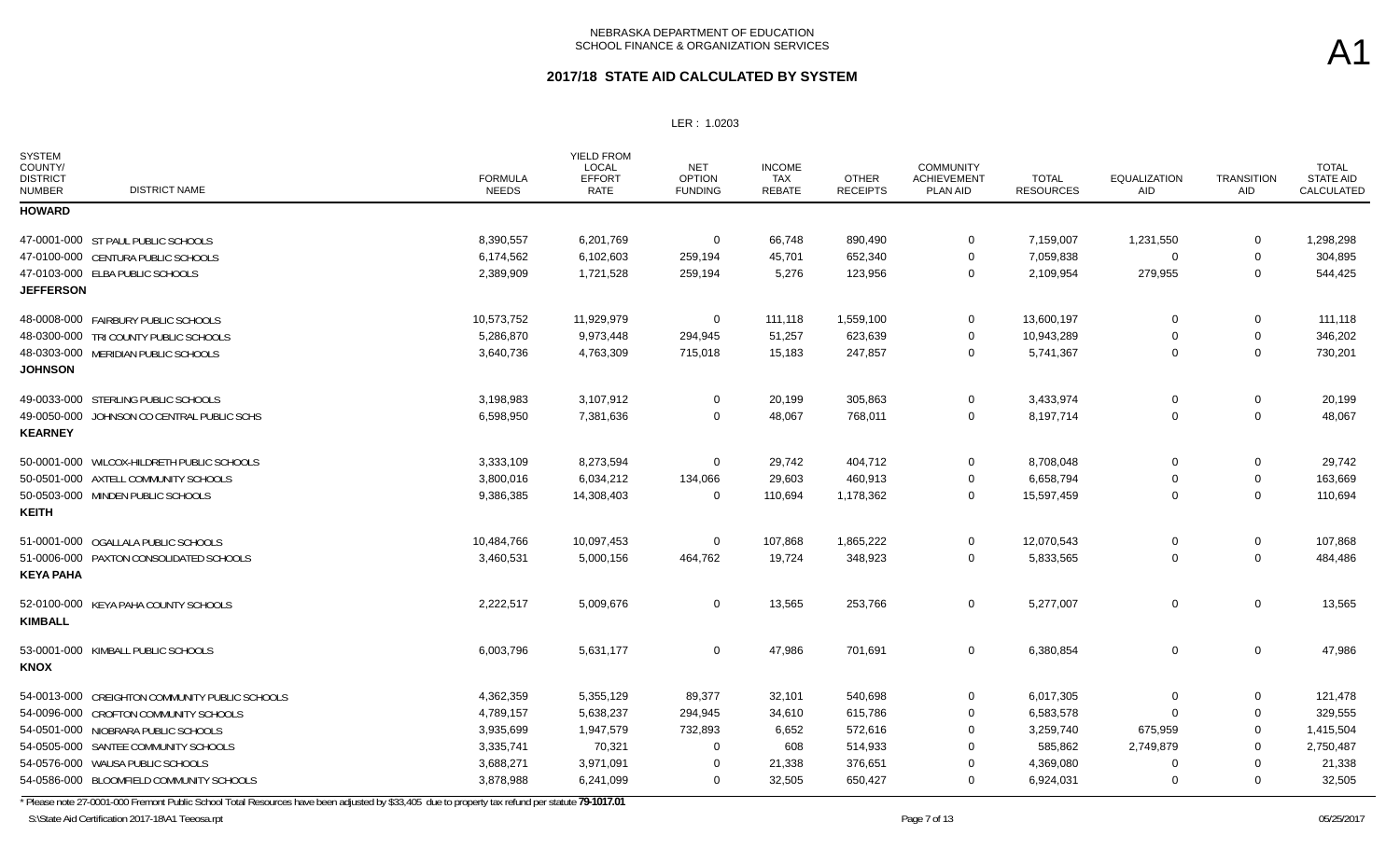| <b>SYSTEM</b><br>COUNTY/<br><b>DISTRICT</b><br><b>DISTRICT NAME</b><br><b>NUMBER</b> | <b>FORMULA</b><br><b>NEEDS</b> | <b>YIELD FROM</b><br><b>LOCAL</b><br><b>EFFORT</b><br><b>RATE</b> | <b>NET</b><br><b>OPTION</b><br><b>FUNDING</b> | <b>INCOME</b><br><b>TAX</b><br><b>REBATE</b> | <b>OTHER</b><br><b>RECEIPTS</b> | <b>COMMUNITY</b><br><b>ACHIEVEMENT</b><br>PLAN AID | <b>TOTAL</b><br><b>RESOURCES</b> | <b>EQUALIZATION</b><br>AID | <b>TRANSITION</b><br>AID | <b>TOTAL</b><br><b>STATE AID</b><br>CALCULATED |
|--------------------------------------------------------------------------------------|--------------------------------|-------------------------------------------------------------------|-----------------------------------------------|----------------------------------------------|---------------------------------|----------------------------------------------------|----------------------------------|----------------------------|--------------------------|------------------------------------------------|
| <b>LANCASTER</b>                                                                     |                                |                                                                   |                                               |                                              |                                 |                                                    |                                  |                            |                          |                                                |
| 55-0001-000 LINCOLN PUBLIC SCHOOLS                                                   | 388,028,668                    | 195,266,668                                                       | $\mathbf 0$                                   | 6,357,513                                    | 66,157,305                      | $\overline{0}$                                     | 267,781,486                      | 120,247,182                | 0                        | 126,604,695                                    |
| 55-0145-000 WAVERLY SCHOOL DISTRICT 145                                              | 18,880,454                     | 16,826,993                                                        | $\Omega$                                      | 275,605                                      | 3,211,772                       | 0                                                  | 20,314,370                       | $\Omega$                   | 0                        | 275,605                                        |
| 55-0148-000 MALCOLM PUBLIC SCHOOLS                                                   | 6,600,130                      | 3,401,675                                                         | 1,447,911                                     | 59,147                                       | 617,485                         | 0                                                  | 5,526,218                        | 1,073,912                  | 0                        | 2,580,970                                      |
| 55-0160-000 NORRIS SCHOOL DIST 160                                                   | 20,585,313                     | 13,830,373                                                        | 2,082,489                                     | 254,542                                      | 2,276,982                       | 0                                                  | 18,444,386                       | 2,140,927                  | 0                        | 4,477,958                                      |
| 55-0161-000 RAYMOND CENTRAL PUBLIC SCHOOLS                                           | 7,966,884                      | 7,140,497                                                         | $\overline{0}$                                | 112,986                                      | 1,062,498                       | $\overline{0}$                                     | 8,315,981                        | $\Omega$                   | 0                        | 112,986                                        |
| <b>LINCOLN</b>                                                                       |                                |                                                                   |                                               |                                              |                                 |                                                    |                                  |                            |                          |                                                |
| 56-0001-000 NORTH PLATTE PUBLIC SCHOOLS                                              | 38,566,287                     | 22,458,926                                                        | $\overline{0}$                                | 589,790                                      | 5,873,918                       | $\mathbf 0$                                        | 28,922,634                       | 9,643,653                  | 0                        | 10,233,443                                     |
| 56-0006-000 BRADY PUBLIC SCHOOLS                                                     | 3,060,415                      | 2,966,123                                                         | 89,377                                        | 18,534                                       | 270,784                         | 0                                                  | 3,344,818                        | 0                          | 0                        | 107,911                                        |
| 56-0007-000 MAXWELL PUBLIC SCHOOLS                                                   | 3,933,385                      | 2,764,975                                                         | 1,421,098                                     | 13,966                                       | 256,639                         | $\Omega$                                           | 4,456,678                        | 0                          | 0                        | 1,435,064                                      |
| 56-0037-000 HERSHEY PUBLIC SCHOOLS                                                   | 6,523,970                      | 5,640,792                                                         | 1,331,721                                     | 36,396                                       | 588,045                         | 0                                                  | 7,596,954                        | $\Omega$                   | $\Omega$                 | 1,368,117                                      |
| 56-0055-000 SUTHERLAND PUBLIC SCHOOLS                                                | 4,719,212                      | 4,140,405                                                         | $\mathbf 0$                                   | 34,138                                       | 540,620                         | $\overline{0}$                                     | 4,715,163                        | 4,049                      | 0                        | 38,187                                         |
| 56-0565-000 WALLACE PUBLIC SCH DIST 65 R                                             | 3,427,329                      | 5,985,422                                                         | 473,699                                       | 14,781                                       | 251,971                         | $\mathbf 0$                                        | 6,725,873                        | $\Omega$                   | $\Omega$                 | 488,480                                        |
| <b>LOGAN</b>                                                                         |                                |                                                                   |                                               |                                              |                                 |                                                    |                                  |                            |                          |                                                |
| 57-0501-000 STAPLETON PUBLIC SCHOOLS<br><b>LOUP</b>                                  | 3,176,711                      | 3,619,315                                                         | 339,633                                       | 15,092                                       | 288,175                         | $\overline{0}$                                     | 4,262,215                        | $\Omega$                   | $\mathbf 0$              | 354,725                                        |
| 58-0025-000 LOUP COUNTY PUBLIC SCHOOLS<br><b>MADISON</b>                             | 2,247,060                      | 3,555,287                                                         | $\mathbf 0$                                   | 9,838                                        | 189,637                         | $\mathbf 0$                                        | 3,754,762                        | 0                          | 0                        | 9,838                                          |
| 59-0001-000 MADISON PUBLIC SCHOOLS                                                   | 6,880,401                      | 8,651,348                                                         | $\overline{0}$                                | 64,903                                       | 849,594                         | 0                                                  | 9,565,845                        | $\Omega$                   | 0                        | 64,903                                         |
| 59-0002-000 NORFOLK PUBLIC SCHOOLS                                                   | 40,850,041                     | 23,718,435                                                        | $\Omega$                                      | 614,038                                      | 7,631,753                       | $\mathbf 0$                                        | 31,964,226                       | 8,885,815                  | $\Omega$                 | 9,499,853                                      |
| 59-0005-000 BATTLE CREEK PUBLIC SCHOOLS                                              | 5,674,176                      | 6,769,395                                                         | 536,263                                       | 42,486                                       | 641,781                         | 0                                                  | 7,989,925                        | 0                          | 0                        | 578,749                                        |
| 59-0013-000 NEWMAN GROVE PUBLIC SCHOOLS                                              | 2,846,394                      | 6,782,851                                                         | $\Omega$                                      | 22,404                                       | 327,719                         | $\Omega$                                           | 7,132,974                        | 0                          | $\Omega$                 | 22,404                                         |
| 59-0080-000 ELKHORN VALLEY SCHOOLS<br><b>MCPHERSON</b>                               | 4,759,778                      | 7,802,661                                                         | $\mathbf 0$                                   | 42,382                                       | 610,500                         | $\mathbf 0$                                        | 8,455,543                        | $\Omega$                   | $\Omega$                 | 42,382                                         |
| 60-0090-000 MC PHERSON COUNTY SCHOOLS<br><b>MERRICK</b>                              | 2,264,959                      | 2,627,642                                                         | 53,626                                        | 8,474                                        | 163,263                         | $\overline{0}$                                     | 2,853,005                        | $\mathbf 0$                | $\mathbf 0$              | 62,100                                         |
| 61-0004-000 CENTRAL CITY PUBLIC SCHOOLS                                              | 8,646,088                      | 9,791,834                                                         | $\overline{0}$                                | 86,771                                       | 1,391,432                       | $\overline{0}$                                     | 11,270,037                       | $\Omega$                   | $\mathbf 0$              | 86,771                                         |
| 61-0049-000 PALMER PUBLIC SCHOOLS                                                    | 3,904,322                      | 3,244,405                                                         | 768,644                                       | 16,669                                       | 316,673                         | $\mathbf 0$                                        | 4,346,391                        | $\Omega$                   | $\mathbf 0$              | 785,313                                        |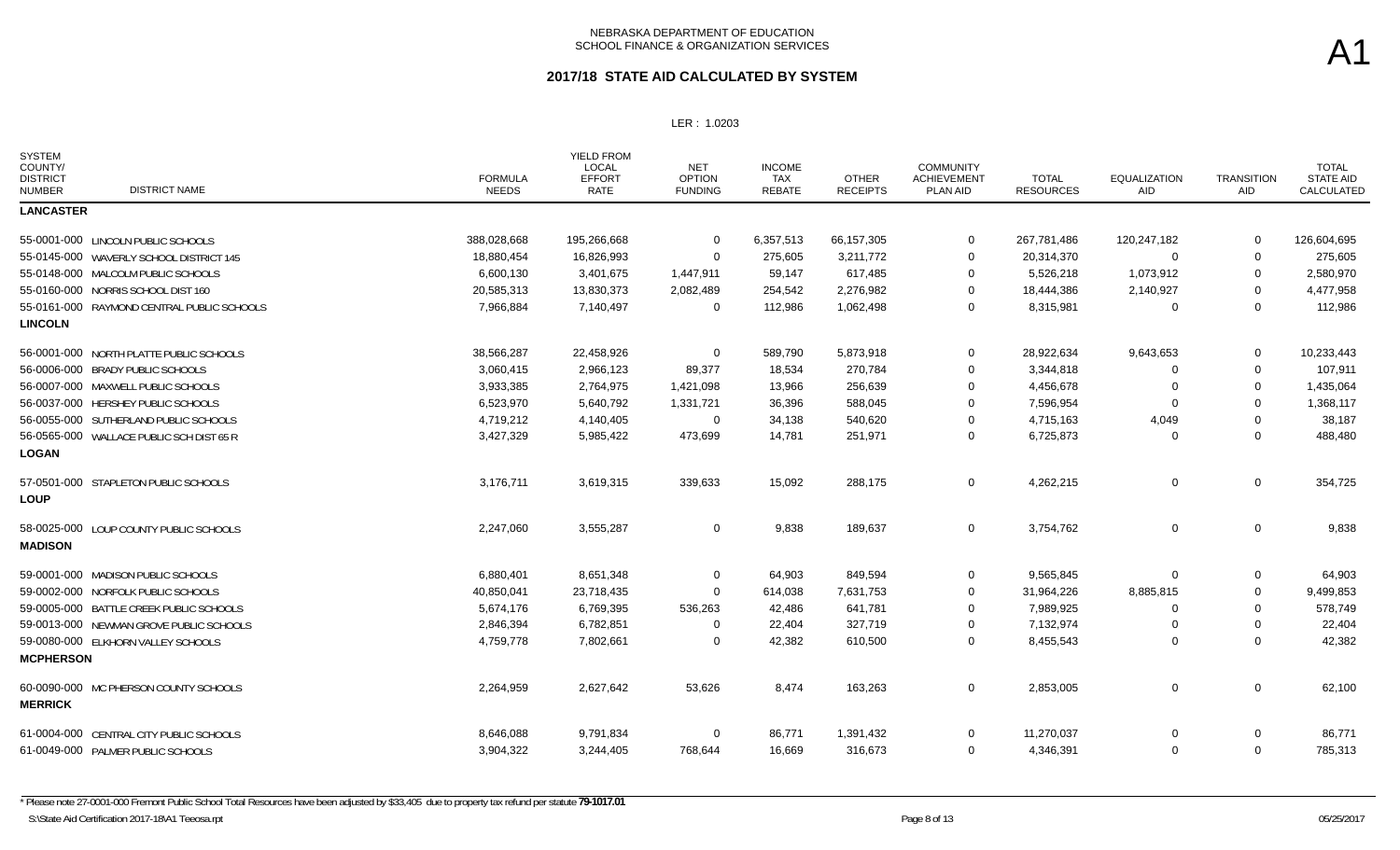### **2017/18 STATE AID CALCULATED BY SYSTEM**

#### LER : 1.0203

| <b>SYSTEM</b><br>COUNTY/<br><b>DISTRICT</b><br><b>DISTRICT NAME</b><br><b>NUMBER</b> | <b>FORMULA</b><br><b>NEEDS</b> | YIELD FROM<br>LOCAL<br><b>EFFORT</b><br><b>RATE</b> | <b>NET</b><br><b>OPTION</b><br><b>FUNDING</b> | <b>INCOME</b><br><b>TAX</b><br>REBATE | <b>OTHER</b><br><b>RECEIPTS</b> | <b>COMMUNITY</b><br><b>ACHIEVEMENT</b><br><b>PLAN AID</b> | <b>TOTAL</b><br><b>RESOURCES</b> | <b>EQUALIZATION</b><br>AID | <b>TRANSITION</b><br>AID | <b>TOTAL</b><br><b>STATE AID</b><br>CALCULATED |
|--------------------------------------------------------------------------------------|--------------------------------|-----------------------------------------------------|-----------------------------------------------|---------------------------------------|---------------------------------|-----------------------------------------------------------|----------------------------------|----------------------------|--------------------------|------------------------------------------------|
| <b>MORRILL</b>                                                                       |                                |                                                     |                                               |                                       |                                 |                                                           |                                  |                            |                          |                                                |
| 62-0021-000 BAYARD PUBLIC SCHOOLS                                                    | 5,506,525                      | 3,135,021                                           | 116,190                                       | 31,092                                | 485,013                         | $\mathbf 0$                                               | 3,767,316                        | 1,739,209                  | $\mathbf 0$              | 1,886,491                                      |
| 62-0063-000 BRIDGEPORT PUBLIC SCHOOLS                                                | 6,588,545                      | 6,085,298                                           | $\mathbf 0$                                   | 49,270                                | 808,994                         | $\mathbf 0$                                               | 6,943,562                        | $\mathbf 0$                | $\mathbf 0$              | 49,270                                         |
| <b>NANCE</b>                                                                         |                                |                                                     |                                               |                                       |                                 |                                                           |                                  |                            |                          |                                                |
| 63-0001-000 FULLERTON PUBLIC SCHOOLS                                                 | 4,389,896                      | 5,901,526                                           | $\mathbf 0$                                   | 27,984                                | 492,523                         | $\Omega$                                                  | 6,422,033                        | $\Omega$                   | 0                        | 27,984                                         |
| 63-0030-000 TWIN RIVER PUBLIC SCHOOLS<br><b>NEMAHA</b>                               | 6,916,083                      | 10,364,148                                          | $\mathbf 0$                                   | 40,254                                | 733,605                         | $\mathbf 0$                                               | 11,138,007                       | $\mathbf 0$                | 0                        | 40,254                                         |
| 64-0023-000 JOHNSON-BROCK PUBLIC SCHOOLS                                             | 4,224,342                      | 4,751,389                                           | 706,080                                       | 34,375                                | 357,215                         | $\mathbf 0$                                               | 5,849,059                        | $\Omega$                   | 0                        | 740,455                                        |
| 64-0029-000 AUBURN PUBLIC SCHOOLS<br><b>NUCKOLLS</b>                                 | 9,586,661                      | 6,491,464                                           | 89,377                                        | 101,912                               | 1,473,565                       | 0                                                         | 8,156,318                        | 1,430,343                  | 0                        | 1,621,632                                      |
| 65-0011-000 SUPERIOR PUBLIC SCHOOLS                                                  | 6,156,742                      | 6,085,711                                           | $\mathbf 0$                                   | 43,490                                | 941,186                         | $\mathbf 0$                                               | 7,070,387                        | $\mathbf 0$                | $\mathbf 0$              | 43,490                                         |
| 65-2005-000 SOUTH CENTRAL NEBRASKA UNIFIED 5<br><b>OTOE</b>                          | 9,549,319                      | 17,275,062                                          | $\mathbf 0$                                   | 81,605                                | 1,365,181                       | $\mathbf 0$                                               | 18,721,848                       | $\Omega$                   | $\mathbf 0$              | 81,605                                         |
| 66-0027-000 SYRACUSE-DUNBAR-AVOCA SCHOOLS                                            | 8,933,965                      | 8,563,054                                           | $\mathbf 0$                                   | 95,547                                | 1,154,820                       | $\mathbf 0$                                               | 9,813,421                        | $\Omega$                   | 0                        | 95,547                                         |
| 66-0111-000 NEBRASKA CITY PUBLIC SCHOOLS                                             | 15,308,467                     | 9,548,202                                           | $\mathbf 0$                                   | 164,965                               | 2,292,384                       | $\Omega$                                                  | 12,005,551                       | 3,302,916                  | 0                        | 3,467,881                                      |
| 66-0501-000 PALMYRA DISTRICT OR 1                                                    | 7,287,825                      | 5,297,388                                           | 80,439                                        | 66,610                                | 705,109                         | $\Omega$                                                  | 6,149,546                        | 1,138,279                  | 0                        | 1,285,328                                      |
| <b>PAWNEE</b>                                                                        |                                |                                                     |                                               |                                       |                                 |                                                           |                                  |                            |                          |                                                |
| 67-0001-000 PAWNEE CITY PUBLIC SCHOOLS                                               | 4,401,796                      | 3,248,624                                           | 473,699                                       | 18,196                                | 439,713                         | $\mathbf 0$                                               | 4,180,232                        | 221,564                    | 0                        | 713,459                                        |
| 67-0069-000 LEWISTON CONSOLIDATED SCHOOLS<br><b>PERKINS</b>                          | 3,111,946                      | 4,440,742                                           | 527,326                                       | 13,732                                | 217,665                         | $\mathbf 0$                                               | 5,199,465                        | $\Omega$                   | $\mathbf{0}$             | 541,058                                        |
| 68-0020-000 PERKINS COUNTY SCHOOLS<br><b>PHELPS</b>                                  | 5,333,742                      | 13,183,409                                          | $\mathbf 0$                                   | 52,881                                | 836,342                         | $\mathbf 0$                                               | 14,072,632                       | $\mathbf 0$                | $\mathbf 0$              | 52,881                                         |
| 69-0044-000 HOLDREGE PUBLIC SCHOOLS                                                  | 12,644,093                     | 11,891,876                                          | $\mathbf 0$                                   | 176,968                               | 1,897,194                       | $\Omega$                                                  | 13,966,038                       | $\mathbf 0$                | $\mathbf 0$              | 176,968                                        |
| 69-0054-000 BERTRAND PUBLIC SCHOOLS                                                  | 4,047,598                      | 6,413,381                                           | $\mathbf 0$                                   | 61,742                                | 531,064                         | $\mathbf 0$                                               | 7,006,187                        | $\Omega$                   | 0                        | 61,742                                         |
| 69-0055-000 LOOMIS PUBLIC SCHOOLS<br><b>PIERCE</b>                                   | 3,466,813                      | 5,611,100                                           | 437,948                                       | 15,548                                | 338,099                         | $\overline{0}$                                            | 6,402,695                        | 0                          | 0                        | 453,496                                        |
| 70-0002-000 PIERCE PUBLIC SCHOOLS                                                    | 8,254,129                      | 8,613,574                                           | 80,439                                        | 77,989                                | 880,491                         | $\Omega$                                                  | 9,652,493                        | $\Omega$                   | 0                        | 158,428                                        |
| 70-0005-000 PLAINVIEW PUBLIC SCHOOLS                                                 | 4,433,103                      | 7,793,134                                           | 0                                             | 43,733                                | 588,889                         | 0                                                         | 8,425,756                        | $\mathbf 0$                | $\mathbf 0$              | 43,733                                         |

\* Please note 27-0001-000 Fremont Public School Total Resources have been adjusted by \$33,405 due to property tax refund per statute **79-1017.01**

S:\State Aid Certification 2017-18\A1 Teeosa.rpt 05/25/2017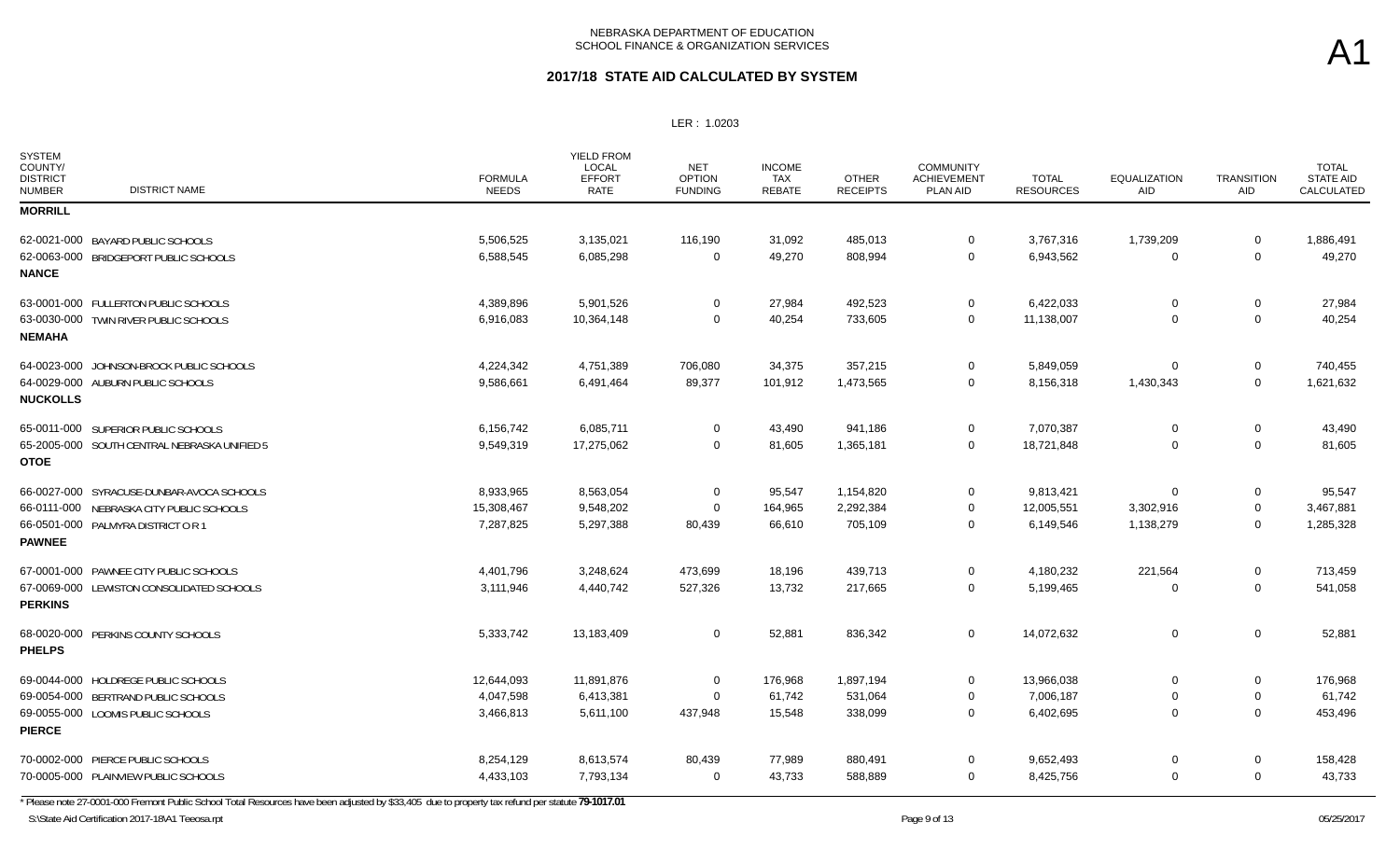### **2017/18 STATE AID CALCULATED BY SYSTEM**

LER : 1.0203

| <b>SYSTEM</b><br>COUNTY/<br><b>DISTRICT</b><br><b>NUMBER</b> | <b>DISTRICT NAME</b>                                 | <b>FORMULA</b><br><b>NEEDS</b> | YIELD FROM<br>LOCAL<br><b>EFFORT</b><br><b>RATE</b> | <b>NET</b><br><b>OPTION</b><br><b>FUNDING</b> | <b>INCOME</b><br><b>TAX</b><br><b>REBATE</b> | <b>OTHER</b><br><b>RECEIPTS</b> | <b>COMMUNITY</b><br><b>ACHIEVEMENT</b><br>PLAN AID | <b>TOTAL</b><br><b>RESOURCES</b> | <b>EQUALIZATION</b><br>AID | <b>TRANSITION</b><br>AID | <b>TOTAL</b><br><b>STATE AID</b><br>CALCULATED |
|--------------------------------------------------------------|------------------------------------------------------|--------------------------------|-----------------------------------------------------|-----------------------------------------------|----------------------------------------------|---------------------------------|----------------------------------------------------|----------------------------------|----------------------------|--------------------------|------------------------------------------------|
| <b>PIERCE</b>                                                |                                                      |                                |                                                     |                                               |                                              |                                 |                                                    |                                  |                            |                          |                                                |
|                                                              | 70-0542-000 OSMOND COMMUNITY SCHOOLS                 | 3,357,792                      | 4,505,823                                           | 0                                             | 30,040                                       | 416,067                         | $\mathbf 0$                                        | 4,951,930                        | $\mathbf 0$                | 0                        | 30,040                                         |
| <b>PLATTE</b>                                                |                                                      |                                |                                                     |                                               |                                              |                                 |                                                    |                                  |                            |                          |                                                |
|                                                              | 71-0001-000 COLUMBUS PUBLIC SCHOOLS                  | 36,305,786                     | 18,880,988                                          | $\mathbf 0$                                   | 576,178                                      | 5,848,791                       | $\Omega$                                           | 25,305,957                       | 10,999,829                 | 0                        | 11,576,007                                     |
|                                                              | 71-0005-000 LAKEVIEW COMMUNITY SCHOOLS               | 10,561,669                     | 14,606,727                                          | 491,575                                       | 72,744                                       | 1,470,702                       | $\Omega$                                           | 16,641,748                       | $\Omega$                   | 0                        | 564,319                                        |
| <b>POLK</b>                                                  | 71-0067-000 HUMPHREY PUBLIC SCHOOLS                  | 3,707,095                      | 9,276,124                                           | 375,384                                       | 59,656                                       | 630,754                         | $\Omega$                                           | 10,341,918                       | $\mathbf 0$                | $\mathbf 0$              | 435,040                                        |
|                                                              | 72-0015-000 CROSS COUNTY COMMUNITY SCHOOLS           | 5,422,465                      | 8,896,059                                           | 178,754                                       | 39,810                                       | 582,995                         | $\Omega$                                           | 9,697,618                        | $\Omega$                   | $\mathbf 0$              | 218,564                                        |
| 72-0019-000 OSCEOLA PUBLIC SCHOOLS                           |                                                      | 3,825,713                      | 5,655,710                                           | $\mathbf 0$                                   | 34,507                                       | 550,882                         | $\Omega$                                           | 6,241,099                        | $\Omega$                   | 0                        | 34,507                                         |
|                                                              | 72-0032-000 SHELBY - RISING CITY PUBLIC SCHOOLS      | 5,224,823                      | 8,174,751                                           | 402,197                                       | 37,555                                       | 614,834                         | $\Omega$                                           | 9,229,337                        |                            | 0                        | 439,752                                        |
| <b>RED WILLOW</b>                                            | 72-0075-000 HIGH PLAINS COMMUNITY SCHOOLS            | 3,919,816                      | 9,261,712                                           | $\Omega$                                      | 34,768                                       | 532,262                         | $\Omega$                                           | 9,828,742                        | $\Omega$                   | $\Omega$                 | 34,768                                         |
|                                                              |                                                      |                                |                                                     |                                               |                                              |                                 |                                                    |                                  |                            |                          |                                                |
| 73-0017-000 MC COOK PUBLIC SCHOOLS                           |                                                      | 14,717,613                     | 7,558,089                                           | 0                                             | 156,967                                      | 2,765,555                       | $\mathbf 0$                                        | 10,480,611                       | 4,237,002                  | 0                        | 4,393,969                                      |
| <b>RICHARDSON</b>                                            | 73-0179-000 SOUTHWEST PUBLIC SCHOOLS                 | 4,395,167                      | 7,901,979                                           | 44,689                                        | 28,027                                       | 555,744                         | $\mathbf 0$                                        | 8,530,439                        | $\mathbf 0$                | 0                        | 72,716                                         |
|                                                              | 74-0056-000 FALLS CITY PUBLIC SCHOOLS                | 10,143,658                     | 9,640,840                                           | 26,813                                        | 96,988                                       | 1,606,382                       | $\Omega$                                           | 11,371,023                       | 0                          | 0                        | 123,801                                        |
| <b>ROCK</b>                                                  | 74-0070-000 HUMBOLDT TABLE ROCK STEINAUER            | 5,598,963                      | 8,795,190                                           | $\Omega$                                      | 37,791                                       | 984,800                         | $\Omega$                                           | 9,817,781                        | $\mathbf 0$                | 0                        | 37,791                                         |
| <b>SALINE</b>                                                | 75-0100-000 ROCK COUNTY PUBLIC SCHOOLS               | 3,695,306                      | 6,603,712                                           | 250,256                                       | 32,889                                       | 369,544                         | $\mathbf 0$                                        | 7,256,401                        | 0                          | $\mathbf{0}$             | 283,145                                        |
| 76-0002-000 CRETE PUBLIC SCHOOLS                             |                                                      | 21,396,458                     | 10,258,017                                          | 0                                             | 167,192                                      | 2,399,344                       | $\Omega$                                           | 12,824,553                       | 8,571,905                  | 0                        | 8,739,097                                      |
|                                                              | 76-0044-000 DORCHESTER PUBLIC SCHOOL                 | 3,104,788                      | 4,168,406                                           | $\Omega$                                      | 19,088                                       | 333,391                         | $\Omega$                                           | 4,520,885                        | $\Omega$                   | 0                        | 19,088                                         |
| 76-0068-000 FRIEND PUBLIC SCHOOLS                            |                                                      | 3,665,554                      | 4,733,297                                           | 26,813                                        | 35,322                                       | 412,462                         | $\Omega$                                           | 5,207,894                        |                            | $\mathbf 0$              | 62,135                                         |
|                                                              | 76-0082-000 WILBER-CLATONIA PUBLIC SCHOOLS           | 6,782,198                      | 6,914,189                                           | 116,190                                       | 52,749                                       | 614,801                         | $\Omega$                                           | 7,697,929                        | $\Omega$                   | $\Omega$                 | 168,939                                        |
| <b>SARPY</b>                                                 |                                                      |                                |                                                     |                                               |                                              |                                 |                                                    |                                  |                            |                          |                                                |
|                                                              | 77-0001-000 BELLEVUE PUBLIC SCHOOLS                  | 93,718,997                     | 27,423,442                                          | 10,054,937                                    | 1,075,280                                    | 12,951,723                      | 42,112                                             | 51,547,494                       | 42,171,503                 | $\mathbf 0$              | 53,343,832                                     |
|                                                              | 77-0027-000 PAPILLION-LA VISTA PUBLIC SCHS           | 105,781,999                    | 51,646,782                                          | 1,948,423                                     | 1,593,425                                    | 16,802,300                      | 23,933                                             | 72,014,863                       | 33,767,136                 | $\mathbf{0}$             | 37,332,917                                     |
| 77-0037-000 GRETNA PUBLIC SCHOOLS                            |                                                      | 45,300,164                     | 21,976,687                                          | 0                                             | 689,578                                      | 5,570,205                       | 1,757                                              | 28,238,227                       | 17,061,937                 | 0                        | 17,753,272                                     |
|                                                              | 77-0046-000 SPRINGFIELD PLATTEVIEW COMMUNITY SCHOOLS | 12,112,909                     | 13,902,816                                          | $\mathbf 0$                                   | 203,704                                      | 2,649,210                       | 933                                                | 16,756,663                       | $\mathbf 0$                | $\mathbf 0$              | 204,637                                        |

\* Please note 27-0001-000 Fremont Public School Total Resources have been adjusted by \$33,405 due to property tax refund per statute **79-1017.01**

S:\State Aid Certification 2017-18\A1 Teeosa.rpt 65/25/2017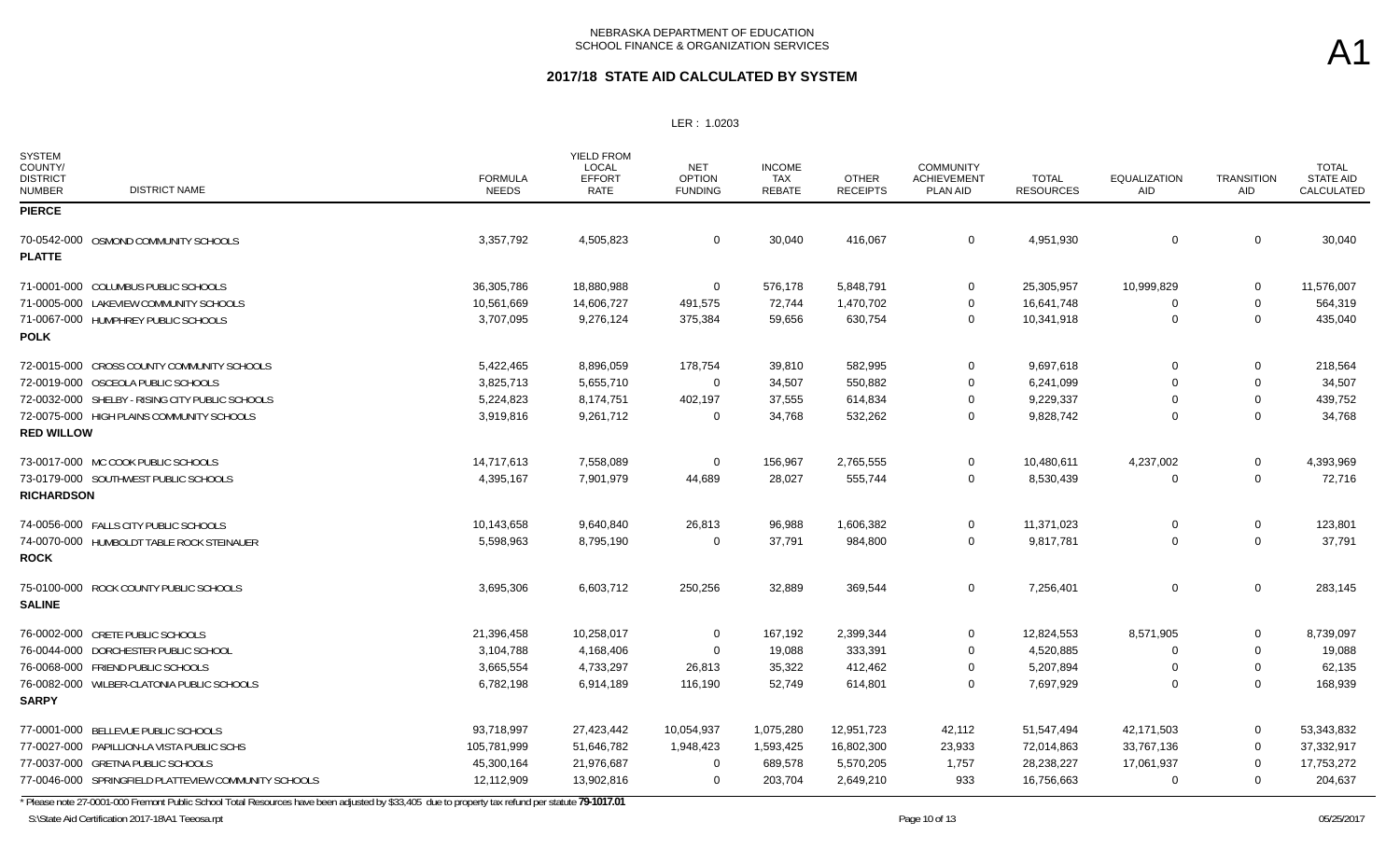LER : 1.0203

| <b>SYSTEM</b><br>COUNTY/<br><b>DISTRICT</b><br><b>DISTRICT NAME</b><br><b>NUMBER</b> | <b>FORMULA</b><br><b>NEEDS</b> | <b>YIELD FROM</b><br>LOCAL<br><b>EFFORT</b><br>RATE | <b>NET</b><br><b>OPTION</b><br><b>FUNDING</b> | <b>INCOME</b><br>TAX<br>REBATE | <b>OTHER</b><br><b>RECEIPTS</b> | <b>COMMUNITY</b><br><b>ACHIEVEMENT</b><br>PLAN AID | <b>TOTAL</b><br><b>RESOURCES</b> | <b>EQUALIZATION</b><br>AID | <b>TRANSITION</b><br><b>AID</b> | <b>TOTAL</b><br><b>STATE AID</b><br>CALCULATED |
|--------------------------------------------------------------------------------------|--------------------------------|-----------------------------------------------------|-----------------------------------------------|--------------------------------|---------------------------------|----------------------------------------------------|----------------------------------|----------------------------|---------------------------------|------------------------------------------------|
| <b>SAUNDERS</b>                                                                      |                                |                                                     |                                               |                                |                                 |                                                    |                                  |                            |                                 |                                                |
| 78-0001-000 ASHLAND-GREENWOOD PUBLIC SCHS                                            | 10,453,631                     | 7,585,344                                           | $\Omega$                                      | 145,212                        | 1,334,944                       | 0                                                  | 9,065,500                        | 1,388,131                  | 0                               | 1,533,343                                      |
| 78-0009-000 YUTAN PUBLIC SCHOOLS                                                     | 6,167,679                      | 3,159,279                                           | 89,377                                        | 55,753                         | 699,888                         | 0                                                  | 4,004,297                        | 2,163,382                  | 0                               | 2,308,512                                      |
| 78-0039-000 WAHOO PUBLIC SCHOOLS                                                     | 11,250,588                     | 10,194,591                                          | 89,377                                        | 150,459                        | 1,650,551                       | 0                                                  | 12,084,978                       |                            | 0                               | 239,836                                        |
| 78-0072-000 MEAD PUBLIC SCHOOLS                                                      | 3,732,608                      | 4,250,923                                           | 205,568                                       | 26,534                         | 386,455                         | 0                                                  | 4,869,480                        |                            | $\mathbf 0$                     | 232,102                                        |
| 78-0107-000 CEDAR BLUFFS PUBLIC SCHOOLS<br><b>SCOTTS BLUFF</b>                       | 5,508,952                      | 3,115,124                                           | 822,270                                       | 29,691                         | 382,955                         | $\mathbf 0$                                        | 4,350,040                        | 1,158,912                  | $\mathbf 0$                     | 2,010,873                                      |
| 79-0002-000 MINATARE PUBLIC SCHOOLS                                                  | 3,364,241                      | 447,339                                             | 98,315                                        | 19,936                         | 305,165                         | $\mathbf 0$                                        | 870,755                          | 2,493,486                  | 0                               | 2,611,737                                      |
| 79-0011-000 MORRILL PUBLIC SCHOOLS                                                   | 5,073,604                      | 3,826,727                                           | 0                                             | 31,826                         | 495,387                         | 0                                                  | 4,353,940                        | 719,664                    | 0                               | 751,490                                        |
| 79-0016-000 GERING PUBLIC SCHOOLS                                                    | 18,952,633                     | 7,733,677                                           | $\overline{0}$                                | 168,955                        | 2,377,589                       | 0                                                  | 10,280,221                       | 8,672,412                  | 0                               | 8,841,367                                      |
| 79-0031-000 MITCHELL PUBLIC SCHOOLS                                                  | 8,351,171                      | 3,060,333                                           | 679,267                                       | 52,004                         | 641,685                         | 0                                                  | 4,433,289                        | 3,917,882                  | 0                               | 4,649,153                                      |
| 79-0032-000 SCOTTSBLUFF PUBLIC SCHOOLS<br><b>SEWARD</b>                              | 34,297,740                     | 14,696,662                                          | 294,945                                       | 335,767                        | 4,856,845                       | $\mathbf 0$                                        | 20,184,219                       | 14, 113, 521               | $\mathbf 0$                     | 14,744,233                                     |
| 80-0005-000 MILFORD PUBLIC SCHOOLS                                                   | 8,380,032                      | 6,488,842                                           | 402,197                                       | 78,381                         | 994,471                         | $\mathbf 0$                                        | 7,963,891                        | 416,141                    | 0                               | 896,719                                        |
| 80-0009-000 SEWARD PUBLIC SCHOOLS                                                    | 14,936,213                     | 15,798,559                                          | $\Omega$                                      | 232,263                        | 3,296,615                       | 0                                                  | 19,327,437                       | $\Omega$                   | 0                               | 232,263                                        |
| 80-0567-000 CENTENNIAL PUBLIC SCHOOLS<br><b>SHERIDAN</b>                             | 6,110,276                      | 16,365,880                                          | 0                                             | 68,628                         | 1,077,465                       | 0                                                  | 17,511,973                       | $\Omega$                   | $\mathbf 0$                     | 68,628                                         |
| 81-0003-000 HAY SPRINGS PUBLIC SCHOOLS                                               | 2,872,461                      | 1,738,526                                           | 134,066                                       | 16,242                         | 214,388                         | $\mathbf 0$                                        | 2,103,222                        | 769,239                    | $\mathbf 0$                     | 919,547                                        |
| 81-0010-000 GORDON-RUSHVILLE PUBLIC SCHS<br><b>SHERMAN</b>                           | 8,936,360                      | 8,679,596                                           | $\Omega$                                      | 51,132                         | 1,099,616                       | $\mathbf 0$                                        | 9,830,344                        | $\Omega$                   | $\mathbf 0$                     | 51,132                                         |
| 82-0001-000 LOUP CITY PUBLIC SCHOOLS                                                 | 4,402,723                      | 6,529,714                                           | $\mathbf 0$                                   | 26,897                         | 512,191                         | $\mathbf 0$                                        | 7,068,802                        | 0                          | $\mathbf 0$                     | 26,897                                         |
| 82-0015-000 LITCHFIELD PUBLIC SCHOOLS<br><b>SIOUX</b>                                | 2,318,750                      | 2,767,665                                           | $\mathbf 0$                                   | 11,541                         | 174,211                         | $\mathbf 0$                                        | 2,953,417                        | $\Omega$                   | $\mathbf 0$                     | 11,541                                         |
| 83-0500-000 SIOUX COUNTY PUBLIC SCHOOLS<br><b>STANTON</b>                            | 2,310,265                      | 5,335,249                                           | $\mathbf 0$                                   | 10,627                         | 171,441                         | $\mathbf 0$                                        | 5,517,317                        | $\mathbf 0$                | $\overline{0}$                  | 10,627                                         |
| 84-0003-000 STANTON COMMUNITY SCHOOLS<br><b>THAYER</b>                               | 5,922,414                      | 6,371,114                                           | 107,253                                       | 46,926                         | 728,516                         | 0                                                  | 7,253,809                        | $\mathbf 0$                | $\mathbf 0$                     | 154,179                                        |
| 85-0060-000 DESHLER PUBLIC SCHOOLS                                                   | 3,853,811                      | 6,194,043                                           | 339,633                                       | 24,606                         | 393,183                         | $\mathbf 0$                                        | 6,951,465                        | $\Omega$                   | $\mathbf 0$                     | 364,239                                        |
| 85-0070-000 THAYER CENTRAL COMMUNITY SCHS                                            | 5,613,436                      | 9,090,058                                           | $\Omega$                                      | 47,474                         | 742,004                         | $\mathbf 0$                                        | 9,879,536                        | $\Omega$                   | $\mathbf 0$                     | 47,474                                         |

\* Please note 27-0001-000 Fremont Public School Total Resources have been adjusted by \$33,405 due to property tax refund per statute **79-1017.01**

S:\State Aid Certification 2017-18\A1 Teeosa.rpt 65/25/2017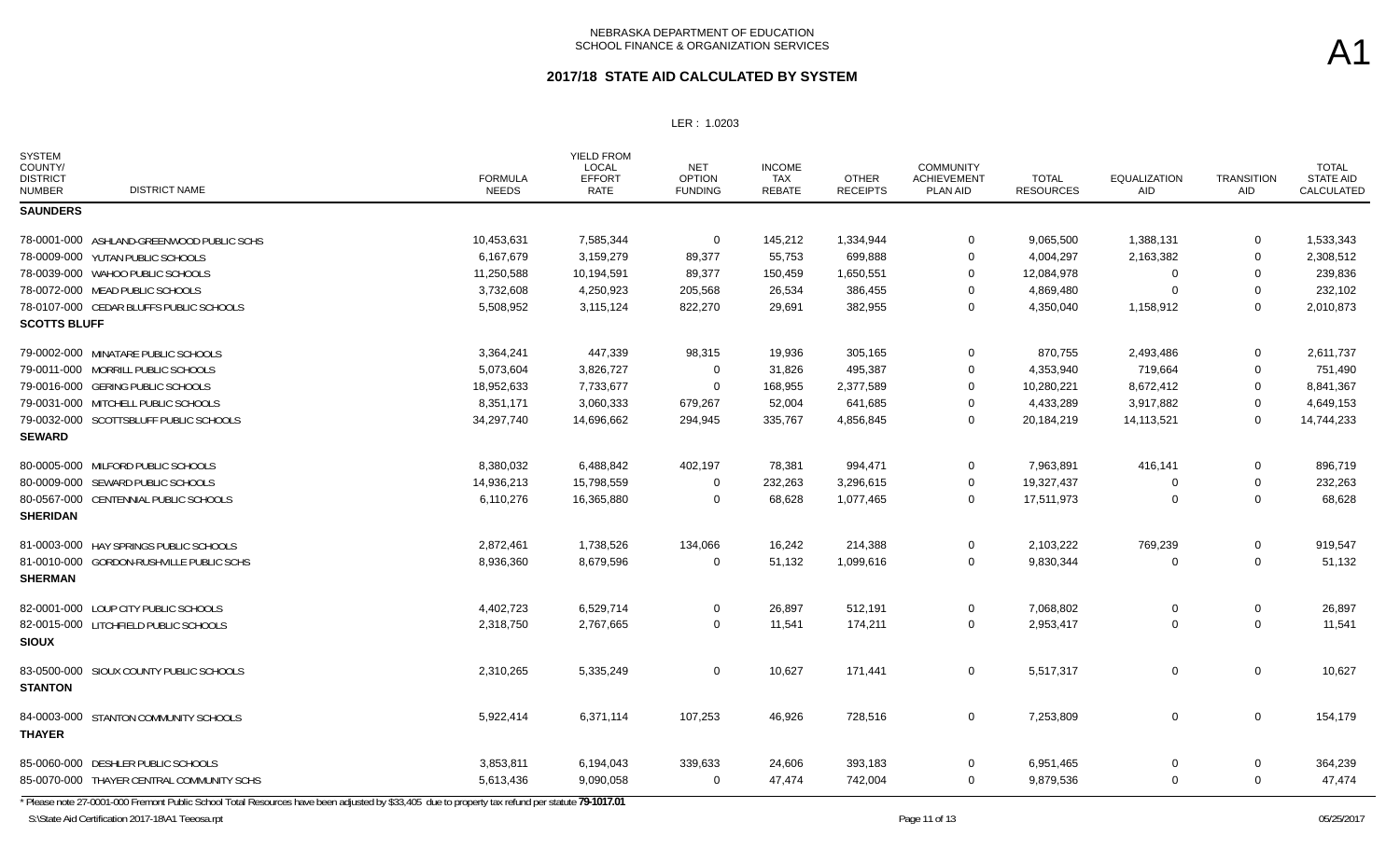#### LER : 1.0203

| <b>SYSTEM</b><br>COUNTY/<br><b>DISTRICT</b><br><b>DISTRICT NAME</b><br><b>NUMBER</b> | <b>FORMULA</b><br><b>NEEDS</b> | <b>YIELD FROM</b><br><b>LOCAL</b><br><b>EFFORT</b><br>RATE | <b>NET</b><br><b>OPTION</b><br><b>FUNDING</b> | <b>INCOME</b><br><b>TAX</b><br><b>REBATE</b> | <b>OTHER</b><br><b>RECEIPTS</b> | <b>COMMUNITY</b><br><b>ACHIEVEMENT</b><br>PLAN AID | <b>TOTAL</b><br><b>RESOURCES</b> | <b>EQUALIZATION</b><br>AID | <b>TRANSITION</b><br>AID | <b>TOTAL</b><br>STATE AID<br>CALCULATED |
|--------------------------------------------------------------------------------------|--------------------------------|------------------------------------------------------------|-----------------------------------------------|----------------------------------------------|---------------------------------|----------------------------------------------------|----------------------------------|----------------------------|--------------------------|-----------------------------------------|
| <b>THAYER</b>                                                                        |                                |                                                            |                                               |                                              |                                 |                                                    |                                  |                            |                          |                                         |
| 85-2001-000 BRUNING-DAVENPORT UNIFIED SYS<br><b>THOMAS</b>                           | 3,031,013                      | 10,280,285                                                 | $\mathbf 0$                                   | 39,048                                       | 514,707                         | $\mathbf 0$                                        | 10,834,040                       | $\Omega$                   | 0                        | 39,048                                  |
| 86-0001-000 THEDFORD PUBLIC SCHOOLS<br><b>THURSTON</b>                               | 2,410,696                      | 2,685,083                                                  | 205,568                                       | 14,366                                       | 193,133                         | $\mathbf 0$                                        | 3,098,150                        | 0                          | 0                        | 219,934                                 |
| 87-0001-000 PENDER PUBLIC SCHOOLS                                                    | 4,818,924                      | 6,335,965                                                  | 393,260                                       | 52,374                                       | 624,086                         | $\mathbf 0$                                        | 7,405,685                        | $\Omega$                   | 0                        | 445,634                                 |
| 87-0013-000 WALTHILL PUBLIC SCHOOLS                                                  | 5,650,814                      | 1,794,860                                                  | $\Omega$                                      | 8,665                                        | 542,811                         | $\mathbf 0$                                        | 2,346,336                        | 3,304,478                  | 0                        | 3,313,143                               |
| 87-0016-000 UMO N HO N NATION PUBLIC SCHS                                            | 6,617,890                      | 199,813                                                    | $\Omega$                                      | 469                                          | 625,860                         | 0                                                  | 826,142                          | 5,791,748                  | 0                        | 5,792,217                               |
| 87-0017-000 WINNEBAGO PUBLIC SCHOOLS<br><b>VALLEY</b>                                | 8,111,933                      | 1,025,599                                                  | $\Omega$                                      | 4,147                                        | 1,433,698                       | $\mathbf 0$                                        | 2,463,444                        | 5,648,489                  | 0                        | 5,652,636                               |
| 88-0005-000 ORD PUBLIC SCHOOLS                                                       | 7,222,407                      | 8,453,355                                                  | 232,381                                       | 54,934                                       | 734,223                         | $\mathbf 0$                                        | 9,474,893                        | $\Omega$                   | 0                        | 287,315                                 |
| 88-0021-000 ARCADIA PUBLIC SCHOOLS<br><b>WASHINGTON</b>                              | 2,658,697                      | 1,816,003                                                  | 134,066                                       | 9,192                                        | 196,638                         | $\overline{0}$                                     | 2,155,899                        | 502,798                    | $\mathbf 0$              | 646,056                                 |
| 89-0001-000 BLAIR COMMUNITY SCHOOLS                                                  | 21,172,628                     | 17,559,079                                                 | $\Omega$                                      | 342,221                                      | 3,533,238                       | $\mathbf 0$                                        | 21,434,538                       | 0                          | 0                        | 342,221                                 |
| 89-0003-000 FORT CALHOUN COMMUNITY SCHS                                              | 8,732,409                      | 3,865,717                                                  | 1,590,914                                     | 106,236                                      | 1,017,469                       | $\mathbf 0$                                        | 6,580,336                        | 2,152,073                  | 0                        | 3,849,223                               |
| 89-0024-000 ARLINGTON PUBLIC SCHOOLS<br><b>WAYNE</b>                                 | 7,654,882                      | 7,121,202                                                  | 804,395                                       | 90,864                                       | 938,428                         | $\overline{0}$                                     | 8,954,889                        | $\Omega$                   | $\Omega$                 | 895,259                                 |
| 90-0017-000 WAYNE COMMUNITY SCHOOLS                                                  | 10,781,072                     | 9,647,409                                                  | 98,315                                        | 120,250                                      | 1,379,667                       | $\mathbf 0$                                        | 11,245,641                       | $\Omega$                   | 0                        | 218,565                                 |
| 90-0560-000 WAKEFIELD PUBLIC SCHOOLS                                                 | 6,346,121                      | 5,151,820                                                  | 53,626                                        | 31,437                                       | 610,079                         | $\mathbf 0$                                        | 5,846,962                        | 499,159                    | 0                        | 584,222                                 |
| 90-0595-000 WINSIDE PUBLIC SCHOOLS<br><b>WEBSTER</b>                                 | 3,256,007                      | 4,285,117                                                  | 348,571                                       | 20,454                                       | 265,833                         | $\overline{0}$                                     | 4,919,975                        | $\Omega$                   | $\mathbf 0$              | 369,025                                 |
| 91-0002-000 RED CLOUD COMMUNITY SCHOOLS                                              | 3,505,673                      | 4,017,563                                                  | 143,004                                       | 20,024                                       | 384,685                         | $\mathbf 0$                                        | 4,565,276                        | 0                          | $\mathbf 0$              | 163,028                                 |
| 91-0074-000 BLUE HILL PUBLIC SCHOOLS<br><b>WHEELER</b>                               | 4,421,671                      | 3,822,765                                                  | 464,762                                       | 24,352                                       | 437,143                         | $\mathbf 0$                                        | 4,749,022                        | 0                          | $\mathbf 0$              | 489,114                                 |
| 92-0045-000 WHEELER CENTRAL SCHOOLS<br><b>YORK</b>                                   | 2,269,190                      | 5,732,636                                                  | $\mathbf 0$                                   | 11,211                                       | 217,657                         | $\mathbf 0$                                        | 5,961,504                        | $\mathbf 0$                | $\mathbf 0$              | 11,211                                  |
| 93-0012-000 YORK PUBLIC SCHOOLS                                                      | 13,986,006                     | 11,085,903                                                 | 98,315                                        | 197,068                                      | 2,750,093                       | $\mathbf 0$                                        | 14, 131, 379                     | $\Omega$                   | 0                        | 295,383                                 |
| 93-0083-000 MC COOL JUNCTION PUBLIC SCHS                                             | 4,136,359                      | 3,627,157                                                  | 929,523                                       | 17,772                                       | 379,600                         | $\overline{0}$                                     | 4,954,052                        | $\Omega$                   | $\Omega$                 | 947,295                                 |

\* Please note 27-0001-000 Fremont Public School Total Resources have been adjusted by \$33,405 due to property tax refund per statute **79-1017.01**

S:\State Aid Certification 2017-18\A1 Teeosa.rpt 05/25/2017